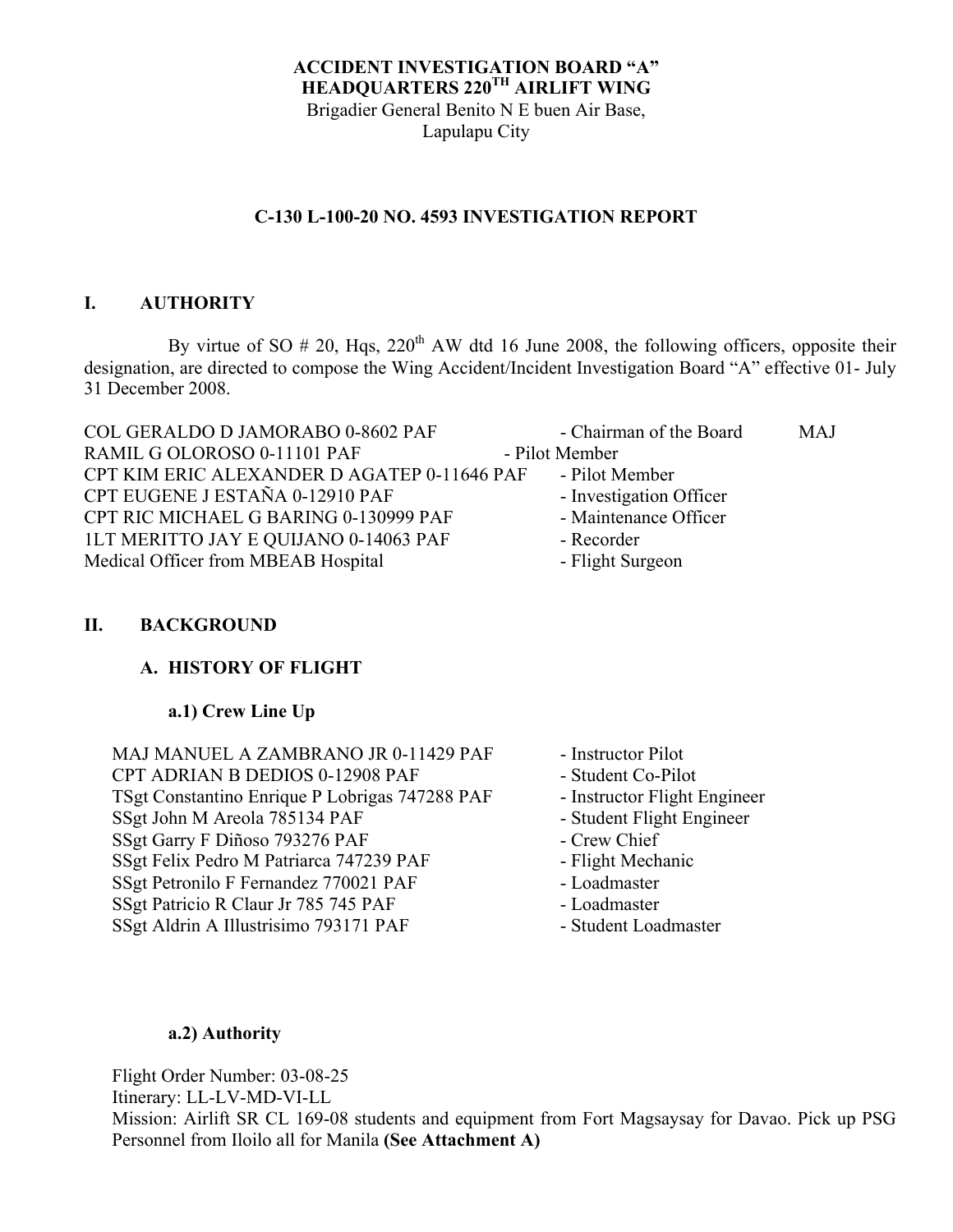27˚, dew point 26, QNH 1012.1 or 29.89 in Hg, (Remarks: CB all quadrants, Slight TS)

- **7** Runway in use at that time is Runway 05
- **8** The pilots requested for Standard Instrument Departure 4 (SID 4) instead of SID 4A
- **9** The Pilot requested take-off clearance for Runway 23, Charlie intersection departure
- **10** Departure Time for Iloilo 25 2051H August 2008
- **11** The Pilot made a left turn to perform this Take-off Procedure: Left turn within 5NM. Climb and intercept DVO VOR Radial 180 to 4000 ft. Make a left climbing procedure turn within 10 NM to cross DVO VOR at 8000 ft or above. Track out on Radial 321 to cross RABIV at FL 130 or above.
- **12** The last transmission by the Pilot was to report when establish Radial 180 outbound.
- **13** About nine (9) seconds after that last transmission, Davao Approach called Air Force 4593 but no response was heard from the latter. Successive frantic call from Davao Approach immediately followed. **(See Attachment E)**

# **III. COMPOSITION OF TASK FORCE C-130**

# **A. JOURNAL OF ACTIVITIES**

# **a.1) Movement and Deployment**

# TASK FORCE PAF C-130 "HERCULES"

| `ask<br>roup | Assets                                                                                                                       | Date/Time      | Deployment/Assignment                        | Remarks                                                                           |
|--------------|------------------------------------------------------------------------------------------------------------------------------|----------------|----------------------------------------------|-----------------------------------------------------------------------------------|
| PN           | DF 340<br><b>Rubber Boat</b><br><b>Boston Whaler</b><br>EWC75<br>NAVSOU7                                                     | 0140H<br>0218H | Sarangani to Davao Gulf<br>Talomo Davao City | <b>SAR Opns</b><br><b>SAR Opns</b>                                                |
|              | -SEAL Team                                                                                                                   | 0700H          | Talomo and Talicud Island                    | <b>SAR Opns</b>                                                                   |
| <b>CG</b>    | <b>SARV 3501</b><br>CG SOG<br><b>Rubber Boat</b><br>CG Ilander684<br><b>CGS DAVAO</b><br><b>CATHCMENT</b><br><b>MEP TEAM</b> | 1645H          | Talomo Davao City                            | <b>SAR Opns</b>                                                                   |
| 'NP          | <b>DCPO</b><br><b>MARIG</b><br><b>CIDG</b><br><b>SOCO</b>                                                                    |                | PCG Station, Davao City                      | Inspecting, Leveling<br>Identifying body<br>parts and debris of<br>aircraft parts |
| 'AF          | NOMAD B-12                                                                                                                   | 0555H-0755H    | Davao City Area                              | <b>SAR Opns</b>                                                                   |
|              | NOMAD B 18                                                                                                                   | 0605H-0940H    | Sibulan Samal Is, Subasta, Talicud Island    | <b>SAR Opns</b>                                                                   |
|              | $UH-1H \# 512$                                                                                                               | 0714H-0857H    | Calinal, Gumalang, Tugbuk, Mintal            | <b>SAR Opns</b><br>$\alpha$ in $\alpha$                                           |

# 26 AUGUST 2008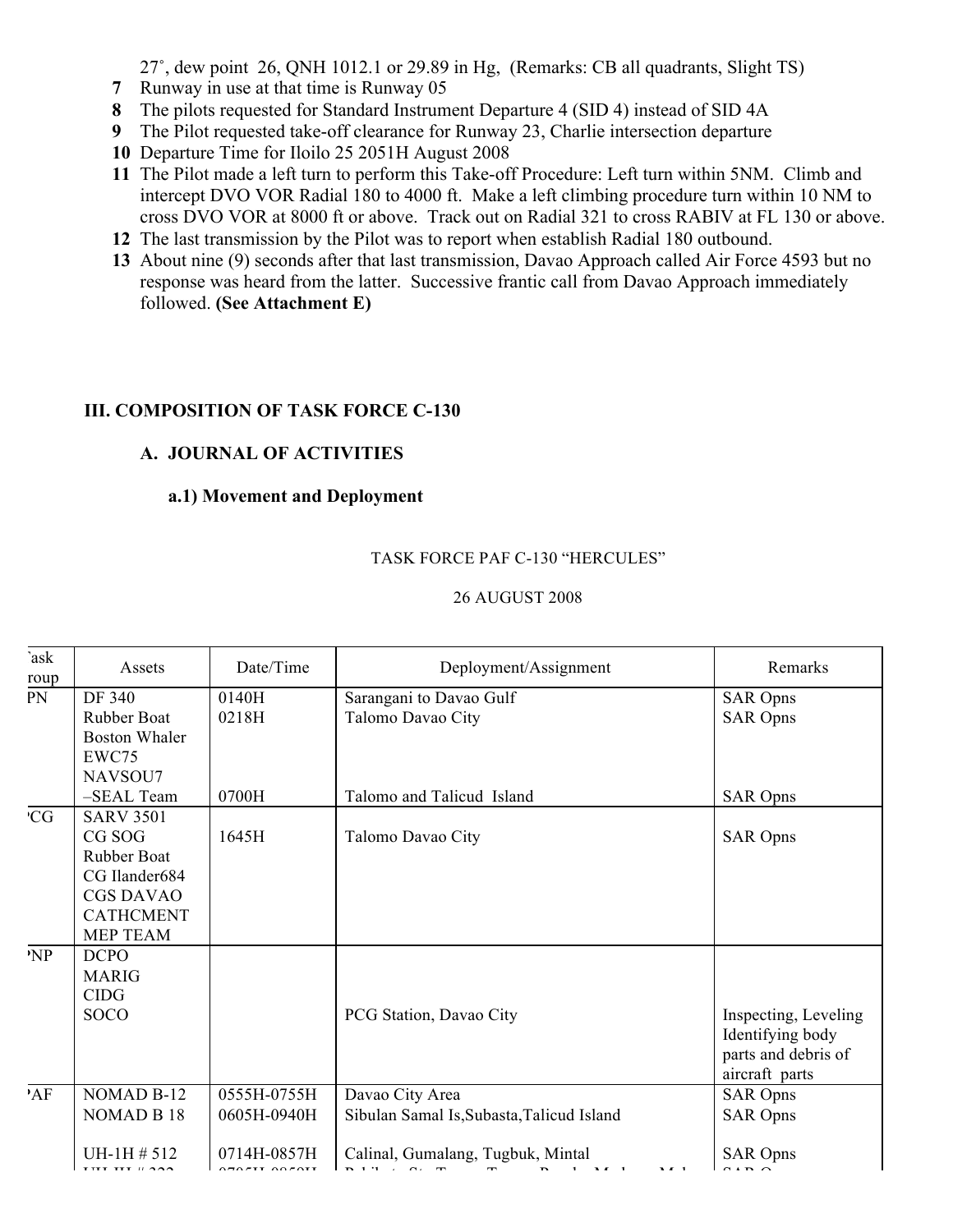| <i>i</i> lunte   | Divers                     |  |  |
|------------------|----------------------------|--|--|
| ers              | Samal LGU's                |  |  |
|                  | Davaop LGU                 |  |  |
|                  | Wind and Wave              |  |  |
| $10^{\text{th}}$ | 1106 Ready                 |  |  |
| D, PA            | Reserve Bat                |  |  |
|                  | <b>CDC</b>                 |  |  |
|                  | Metro Davao                |  |  |
|                  | $10^{\text{th}}$ ID Rescue |  |  |
|                  | <b>DRRU</b>                |  |  |
|                  |                            |  |  |

# TASK FORCE PAF C-130 "HERCULES"

## 27 AUGUST 2008

| `ask<br>roup                                    | Assets                                                                              | Date/Time                                                                            | Deployment/Assignment                                                                                                                            | Remarks                                                                           |
|-------------------------------------------------|-------------------------------------------------------------------------------------|--------------------------------------------------------------------------------------|--------------------------------------------------------------------------------------------------------------------------------------------------|-----------------------------------------------------------------------------------|
| PN                                              | DF 340<br><b>VU 471</b><br>Rubber Boat<br><b>Boston Whaler</b><br>EWC75             | 07635H<br>0633H<br>0630H<br>0630H<br>0633H                                           | Sector "B" Astorga<br>Sector "A" Sirawan<br>Eastern shoreline area(Taong PT to Maputian PT)<br>Panacan PT to Pagulaya PT<br>Distributed on Board | <b>SAR Opns</b><br><b>SAR Opns</b>                                                |
|                                                 | NAVSOU7<br>-SEAL Team                                                               |                                                                                      | PN floating assets                                                                                                                               | <b>SAR Opns</b>                                                                   |
| 'CG                                             | <b>SARV 3501</b><br>CG SOG<br>CG Ilander684<br><b>CGS DAVAO</b><br><b>CATHCMENT</b> | 0505H<br>1330H                                                                       | Sector "C"<br>All Sector                                                                                                                         | <b>SAR Opns</b>                                                                   |
|                                                 | <b>MEP</b><br>TEAM(Rubber<br>Boat)                                                  | 1146H                                                                                | <b>Suspected Crash Site</b>                                                                                                                      |                                                                                   |
| NP                                              | <b>DCPO</b><br><b>MARIG</b><br><b>CIDG</b><br><b>SOCO</b>                           |                                                                                      | PCG Station, Davao City                                                                                                                          | Inspecting, Leveling<br>Identifying body<br>parts and debris of<br>aircraft parts |
| 'AF                                             | <b>NOMAD</b><br>UH-1H # 512<br>B205A #321<br>S 76-745<br>505 SRS Rubber<br>Boat     | <b>ATA</b><br><b>ATD</b><br>1210H 1342H<br>0957H 1027H<br>0847H 1110H<br>0730H 1245H | Posible Crash Site<br>Sector "A"<br>Talikud Island<br>Sector "A" Suspected Crash Site                                                            | <b>SAR Opns</b><br><b>SAR Opns</b><br><b>SAR Opns</b><br><b>SAR Opns</b>          |
| JU'S<br>$30^{\circ}S$<br>vilian<br>lunte<br>ers | 911<br>APPA(MBCA<br>Barracuda)<br>Samal Island<br>(MBCA sting<br>ray)               | 0705H<br>0705H                                                                       | Sector "A" (Samal Island)<br>Sector "A" (Samal Island)                                                                                           | <b>SAR Opns</b><br><b>SAR Opns</b>                                                |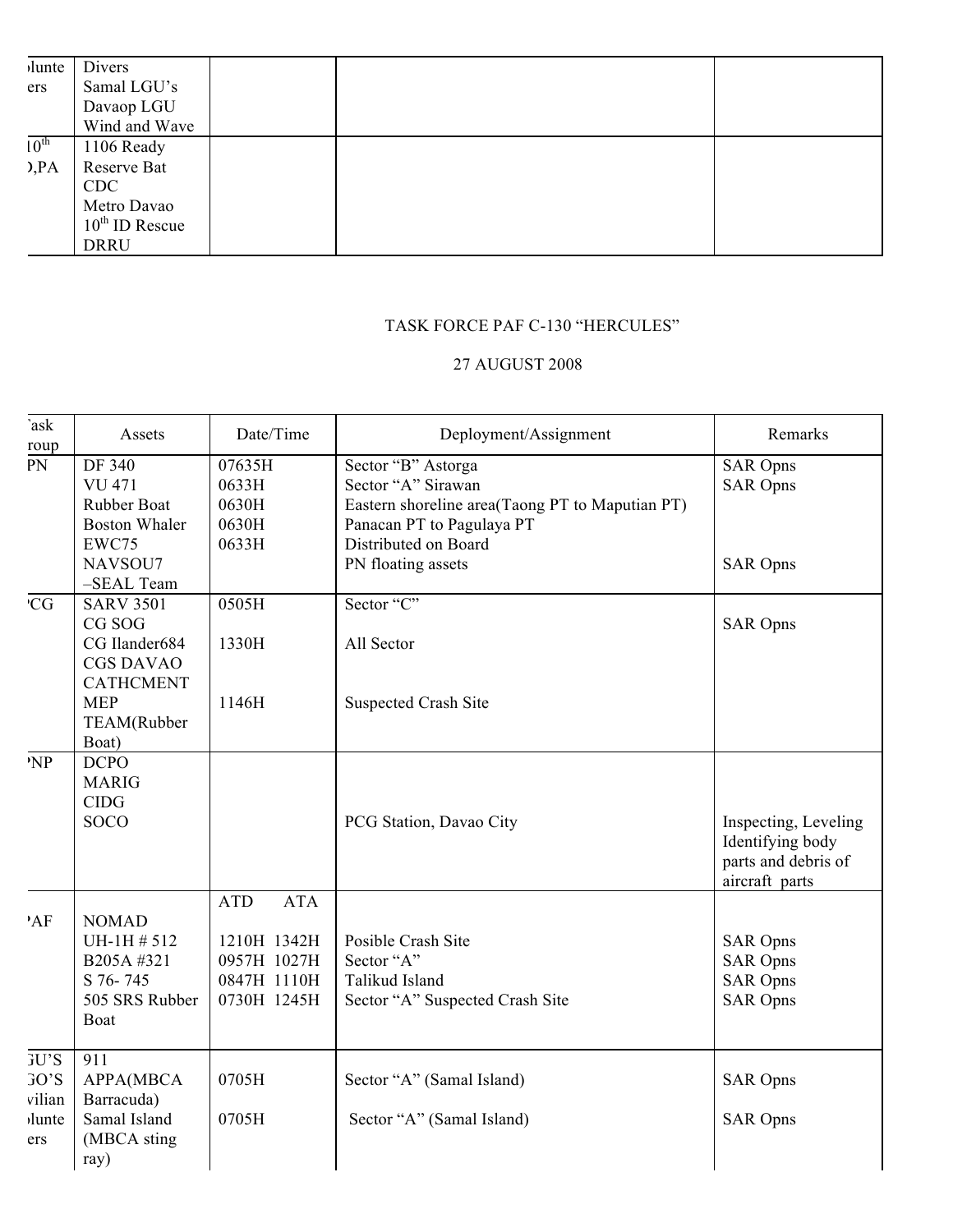| -<br>.<br>---<br>$\mathbf{B}$<br>או<br>'NH.<br><b>DITI</b> |  |  |
|------------------------------------------------------------|--|--|
| 'am<br>t o 1<br>າດາເ                                       |  |  |

## TASK FORCE PAF C-130 "HERCULES"

#### 28 AUGUST 2008

| `ask<br>roup                                            | Assets                                                                                                                                                                 | Date/Time                                                                                           | Deployment/Assignment                                                                                     | Remarks                                                                                     |
|---------------------------------------------------------|------------------------------------------------------------------------------------------------------------------------------------------------------------------------|-----------------------------------------------------------------------------------------------------|-----------------------------------------------------------------------------------------------------------|---------------------------------------------------------------------------------------------|
| PN                                                      | DF 340<br><b>VU 471</b><br>Rubber Boat<br><b>Boston Whaler</b><br>EWC75<br>NAVSOU7<br>-SEAL Team                                                                       | 0640H<br>0730H<br>0730H<br>0645H                                                                    | Sector"A"<br>Sector"A"<br>Sector"A"<br>Sector"A"<br>Disributed on Board PN Floating Assets                | <b>SAR Opns</b><br><b>SAR Opns</b><br><b>SAR Opns</b><br><b>SAR Opns</b><br><b>SAR Opns</b> |
| 'CG                                                     | <b>SARV 3501</b><br>CG SOG<br>CG Ilander684<br><b>CGS DAVAO</b><br><b>CATHCMENT</b><br>MEP TEAM                                                                        | 0920H                                                                                               | All Sector                                                                                                | <b>SAR Opns</b>                                                                             |
| 'NP                                                     | <b>DCPO</b><br><b>MARIG</b><br><b>CIDG</b><br><b>SOCO</b>                                                                                                              |                                                                                                     | PCG Station, Davao City                                                                                   | Inspecting, Leveling<br>Identifying body<br>parts and debris of<br>aircraft parts           |
| 'AF                                                     | <b>NOMAD</b><br>UH-1H # 512<br>B205A#321<br>S 76-745<br>$505^{\text{th}}$ SRS<br>Rubber Boat<br>$505^{\text{th}}$ SRS $7^{\text{th}}$<br><b>ARCEN(MBCA</b><br>Camotes) | <b>ATA</b><br><b>ATD</b><br>1045H 1212H<br>1324H 1415H<br>0847H 1110H<br>0730H 1245H<br>1400H 1600H | Talicud Island<br>Sector "A"<br>Talicud Island<br>Sector "A" Suspected Crash Site<br>Suspected Crash site | <b>SAR Opns</b><br><b>SAR Opns</b><br><b>SAR Opns</b><br><b>SAR Opns</b><br>SAR opns        |
| GU'S<br>$30^{\circ}S$<br>vilian<br><i>d</i> unte<br>ers | 911<br><b>APPA</b><br>Samal Island<br>Divers<br>Samal LGU's<br>Davao LGU<br>Wind and Wave<br>(camotes 3)                                                               | 0821H                                                                                               | Sector "A"Suspected Crash site                                                                            | <b>SAR Opns</b>                                                                             |
| $10^{\text{th}}$<br>D, PA                               | 1106 Ready<br>Reserve Bat<br><b>CDC</b><br>Metro Davao<br>$10^{th}$ ID Rescue                                                                                          |                                                                                                     |                                                                                                           |                                                                                             |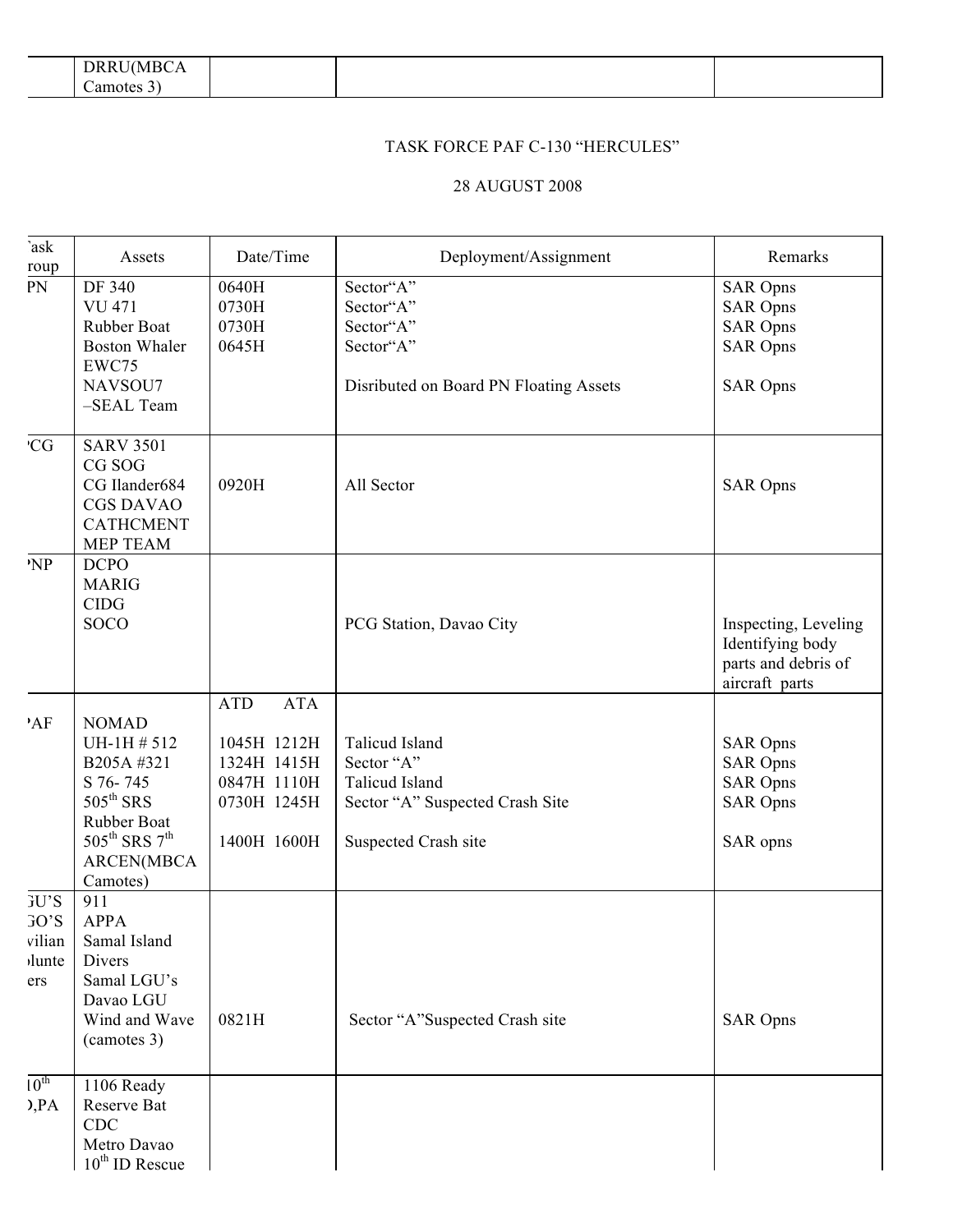| roup                                           |                                                                                                                                                                                               |                                                                                   |                                                                                                                                                                                                                    |                                                                                             |
|------------------------------------------------|-----------------------------------------------------------------------------------------------------------------------------------------------------------------------------------------------|-----------------------------------------------------------------------------------|--------------------------------------------------------------------------------------------------------------------------------------------------------------------------------------------------------------------|---------------------------------------------------------------------------------------------|
| PN                                             | DF 340<br><b>VU 471</b><br>Rubber Boat<br><b>Boston Whaler</b><br>NAVSOU7<br>-SEAL Team                                                                                                       | 0730H<br>0834H<br>0758H<br>0758H<br>0758H                                         | Penalata down to talikud Island<br>Western Shorlines panacan down to talomo pt<br>Western shoreline panacan upto mansaca pt<br>Western shoreline panacan upto mansaca pt<br>Disributed on Board PN Floating Assets | <b>SAR Opns</b><br><b>SAR Opns</b><br><b>SAR Opns</b><br><b>SAR Opns</b><br><b>SAR Opns</b> |
| <b>CG</b>                                      | <b>SARV 3501</b><br>CG SOG<br>CG Ilander684<br><b>CGS DAVAO</b><br><b>CATHCMENT</b><br>MEP TEAM                                                                                               |                                                                                   |                                                                                                                                                                                                                    |                                                                                             |
| NP                                             | <b>DCPO</b><br><b>MARIG</b><br><b>CIDG</b><br><b>SOCO</b>                                                                                                                                     |                                                                                   | PCG Station, Davao City                                                                                                                                                                                            | Inspecting, Leveling<br>Identifying body<br>parts and debris of<br>aircraft parts           |
| 'AF                                            | <b>NOMAD</b><br>UH-1H # 512<br>B205A#321<br>S 76-745<br>$505^{\text{th}}$ SRS<br>Rubber Boat<br>$505^{\text{th}}$ SRS $7^{\text{th}}$<br><b>ARCEN(MBCA</b><br>Camotes)<br>(MBCA<br>barracuda) | <b>ATD</b><br><b>ATA</b><br>1143H 1322H<br>0920H 1225H<br>0830H<br>0900H<br>1400H | Tibungco pt<br>Gensan<br>Sector "A"<br><b>Suspected Crash Site</b><br>Suspected Crash site                                                                                                                         | <b>SAR Opns</b><br>Pick up Sonar Eqpt<br><b>SAR Opns</b><br>SAR opns                        |
| GU'S<br>GO'S<br>vilian<br><i>d</i> unte<br>ers | 911<br><b>APPA</b><br>Samal Island<br><b>Divers</b><br>Samal LGU's<br>Davao LGU<br>Wind and Wave<br>Baracuda                                                                                  | 0900H                                                                             | Sector "A"Suspected Crash site (sirawan)                                                                                                                                                                           | <b>SAR Opns</b>                                                                             |
| $10^{th}$<br>Q, PA                             | 1106 Ready<br>Reserve Bat<br>CDC<br>Metro Davao<br>$10^{th}$ ID Rescue<br>DRRU(MBCA<br>Camotes 3)                                                                                             |                                                                                   |                                                                                                                                                                                                                    |                                                                                             |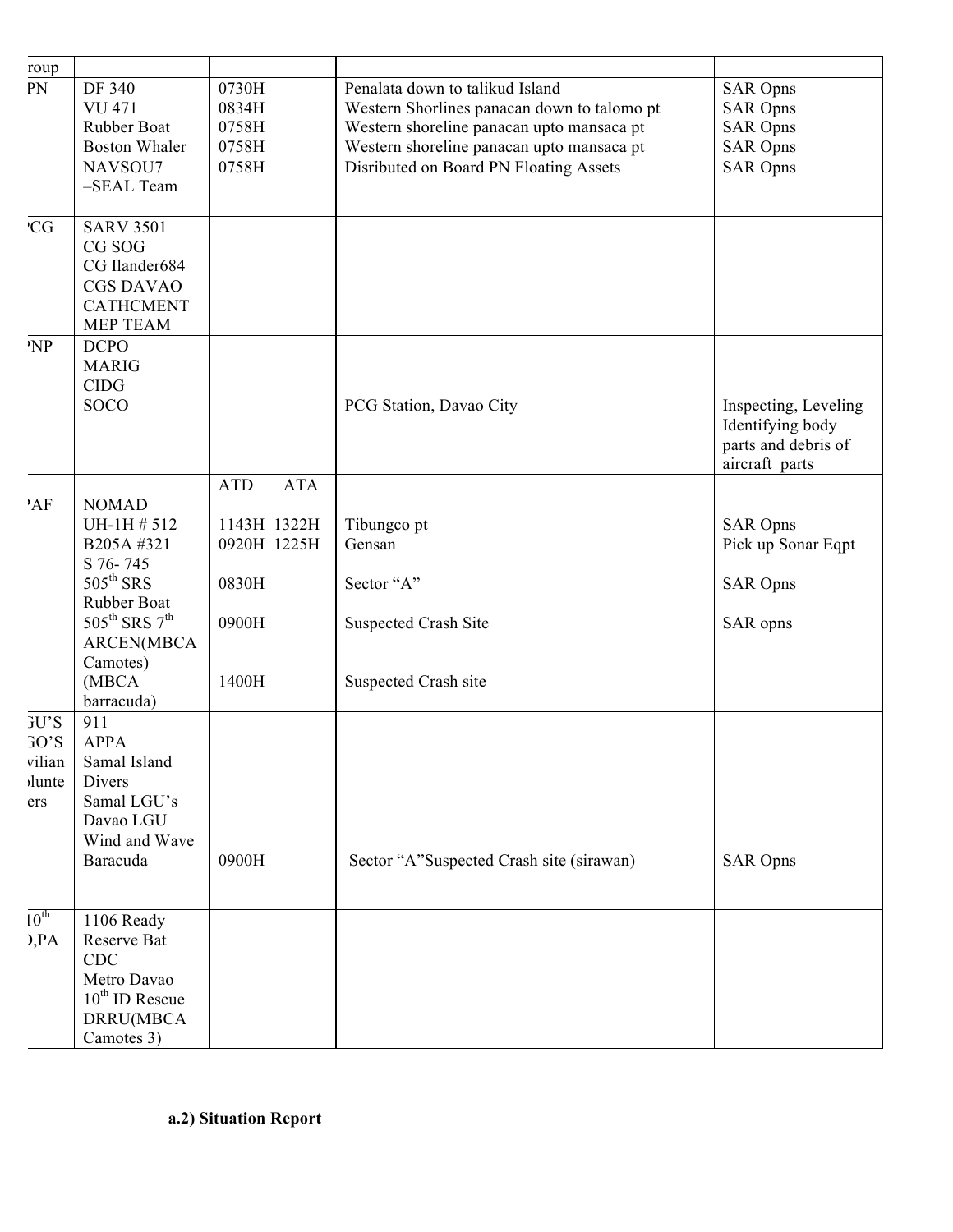PAF and SSGt Aldrin Illustrimo PAF, Two (2) unidentified PA personnel were reportedly passengers of the plane. On 252230H Aug 2008NMEF OC receive telephone call from ATO Davao City reporting the loss of radio contact with PAF C-130 plane which took off from Davao International Airport, Davao City. Said operations center immediately relayed the information to COC, EMC and NOC, HPN and alerted NTF 71 for possible SAR operations. As NTF 71 Prepares VU-71 to conduct SAR operations, COL ISAGANI SILVA PAF (GSC) Commander TOG 11, requested NTF71 to conduct SAR operations on missing PAF C-130 on 260013H August 2008.VU471 proceeded to the suspected crash site as directed, with negative result. The whereabout of the aircraft and the status remained uncertain through the morning. 0n 260140H Aug 2008 DFF34) departed Glan, Sarangani province en-route to the Davao to conduct SAR operations. On260700H Aug 2008, EWC&% conducted SAR operation at vicinity Talumo Davao City and Talikud Island, the fate of flight nr 4593 was finally determined when human body parts and aircraft debris were reportedly recovered in the coastal area of Davao City specially barangay bucana and and barangay lapulapu in Agdao district. With the confirmation of the crash, an inter-agency task force was formed comprising AFP units NFEM,TOG XI, and 10ID: PNP, PCG, LGU's, OCD XI, and 101D, PNP, PCG, LGU's, OCD XI, civilian volunteers, and NGO's to facilitate search and rescue efforts, recovery and retrieval operations.

#### II. CHRONOLOGY OF EVENTS

DAY ONE- 26 August 2008

1030H- Briefing of all agencies participating in the SAR conducted at Brgy Hall of Barangay Bucana, Davao City with PNP/PAF/911/PCG/NFEM.

1000H- Received call from Davao TUG/Davao Pilot found floating wheel assembly or tire assembly of missing aircraft near Legaspi oil 10 o/a 260500H Aug 08.

1130H- Briefing at Barangay Hall og Barangay Bucana was conducted based on interviewed account from witness that the missing C-130 might have crashed at vicinity 2 NM Punta del sol.

1230H- Search coordinates were established at the suspected crash site per eyewitness account.

1300H- Dive Boat with fish finder, DF 340, EW 75 and 1 PAF Helicopter continued search.

1345H- Text from Councilor Avila that recovered head part of human body found near Brgy Lapu-lapu /CP Nr 0929-5353492

1400H- Taskforce C-130 was formally formed. Command Post located at CGS Davao City, Sta Ana Pier with Commander, NFEM designated as OSC.CGS Davao designated as catchment area for recovered bodies/parts and aircraft debris.

1620H- Private Helicopter airborne at vicinity CP with Hon. Duterte and Commander, NFEM on board.

1630H- Dive Boat with fish finder and divers reported coordinates of C-130 at lat 07 Deg 1 Min N, Long 125 Deg 37.9 E at vicinity 25 NM of Brgy Bucana, Davao City. Observed jet fuel slick and bubbles on the surface of the waters at vicinity of said coordinates.

1645H- Private helicopter back Hon Duterte escorted by CNFEM visited Command post.

1730H- Dive Boat reported back to CP.

1740H- Task Group Civilian Volunteers temporarily terminated

- III. RESULTS OF OPERATION
	- A. Recovered body parts: Part Lungs (left portion), Mons Pubis soft tissue, small intestine (portion), 6 cm portion of mesentery parts of scalp, skin with soft tissue. Others unrecorded brought to DOH for freezing.
	- B. Recovered aircraft parts and personal belongings: Aircraft tire assembly, Bandage plaster (4inches), four (4) vials, two (2) Amps distilled water, Fexipen 120 mg cap, Fansilar Chlorthiazide can, Back pack parts, Black ytripl 2.0, Manyal, combat boots. Other parts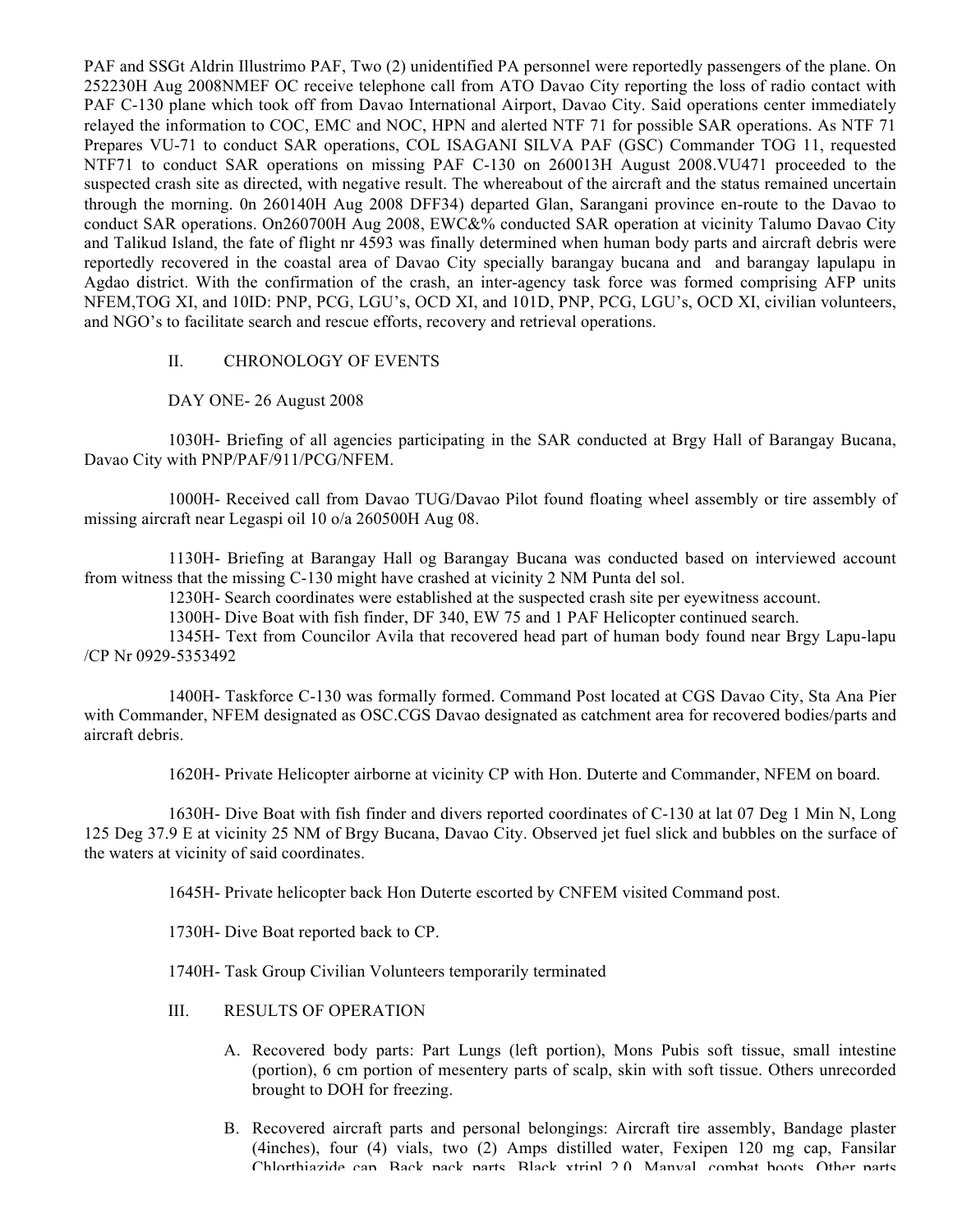- G. In day 1, there was a well coordinated effort by all the agencies including the volunteers in the conduct of SAR operations.
- H. The recovery of body parts and aircraft debris from practically along the shorelines of Davao City specifically Agdao District and Barangay Bucana indicates that the tidal current at the time of the crash which is flooding brought this item inwards.
- I. Eyewitness accounts disclose that at the time of the crash, there was a heavy downpour, heavy clouds in the area, strong winds and lightning. One witness recall seeing a long streak of lightning that seemed too close followed by a bigbang.
- J. Most eyewitnesses pointed at the sea area wets of Talikud island as the possible crash site.

ROSAURO ARNEL Q GONZALES CAPT PN (GSC) Commander, TF C-130 Hercules

#### TASK FORCE C-130 SITUATION REPORT AS OF 27 AUGUST 2008

#### I. SEARCHPLAN

With the suspected crash site as point of reference, each watercraft including aircraft is designated sectors to maximize SAR operations in the area. The following are the designated sectors on the SAR area; Sector "A", 5 NM south from Sta Ana Pier and 14.5 NM east from Sirawan Pt, Toril Davao City to Samal Island. Sector "B", 5 NM south from sector "A" AND 15 NM east from Astorga Pt, Sta Cruz Davao Del Sur to Maglinang , Bagacay Pt. Sector "C", 9 NM south from sector "B" and 19 NM east from Digos Pt. PCG Islander 684 will conduct search and rescue patrol oerations at Secto "A","B","C" and may extend outward as situation warrants. PAF Helicopter continues to cover the whole Davao Gulf.

Per coordination made with the administrative officer of IGACOS, search teams composed of volunteers from said LGU will scour the shorelines of Samal at the vicinity of the suspected crash site.

#### II. UNITS DEPLOYED

- A. Task Group PN (NTF 71): DF340, VU471, Boston Whaler, EWC75, Rubber Boat, NAV SOU7 (SEAL Team)
- B. Task Group PCG: SARV 3501,CGSOG,CG Islander 684,
- C. Task Group PNP: DCPO, MARIG, CIDG, SOCO.
- D. Task Group PAF: Nomad, UH-IH Nr 512
- E. LGU's, NGO's Civilians Volunteer:911.APPA,Samal Island divers, Davao LGU, Samal LGU, Wind and Wave Divers

#### III. CHRONOLOGY OF EVENTS

#### DAY TWO -27 AUGUST 2008

0505H - SARV 3501 departed Sta ANA pier for SAR mission at designated Sector 0630H - PN rubber boat departed NSVDVO to conduct SAR operation on the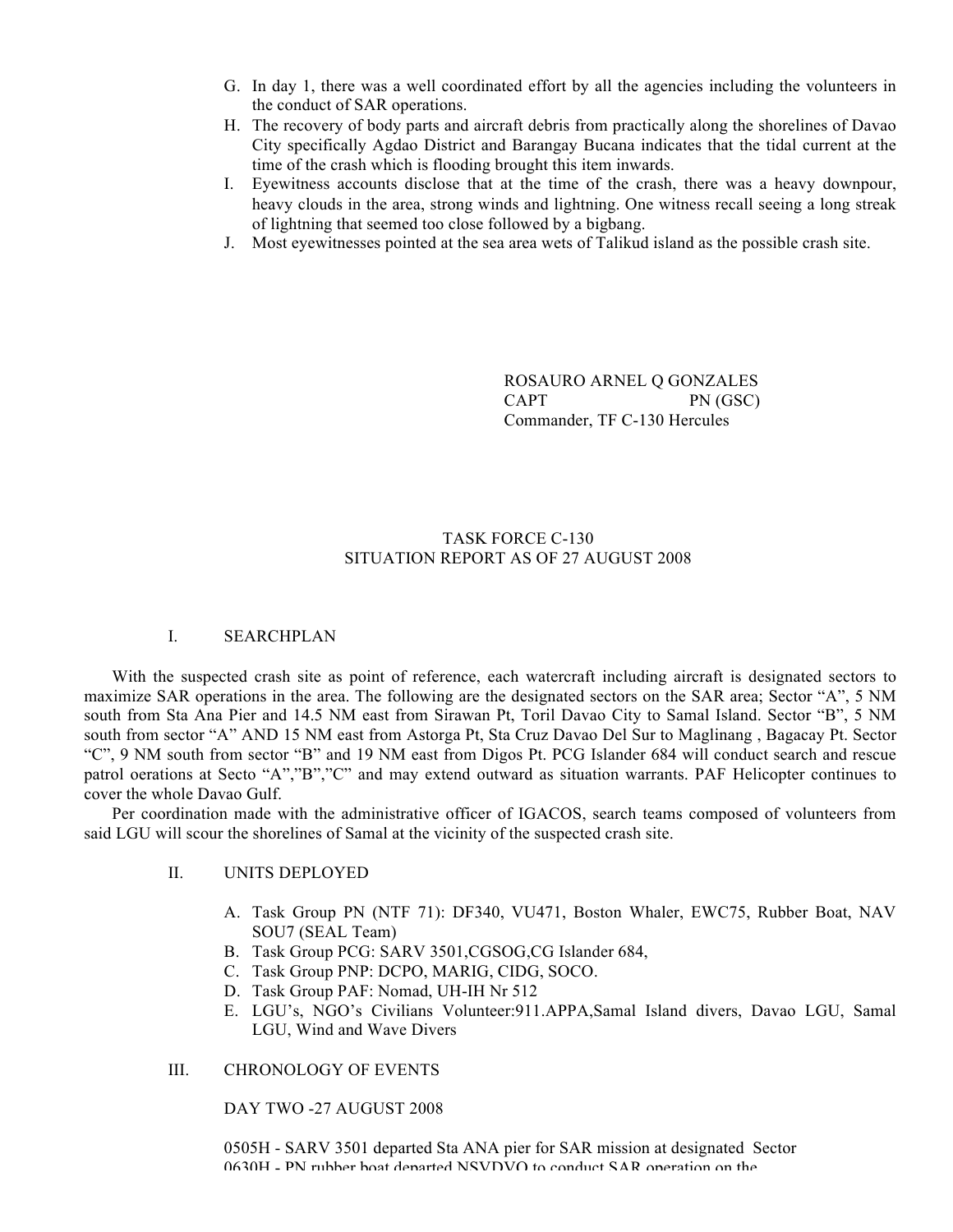- Speed boat Tristan equipped with SONAR conduct search and recovery operation and to sweep area of suspected crash site

0750H- " MBCA camotes 3 of wind and wave davao city conduct SAR vicinity at suspected crash site area Sector "A"

0957H – 1027H – PAF B205A-1 nr 321 conducted search and recovery

operations at suspected crash site.

1017- Three (3) PCG personnel on board marine environmental protection rubber boat departed to conduct investigation on the jet fuel slick at the suspected crash site.

1100H- APPA temporarily terminated search and recovery operations.

1130H- Maj Gen Perez AFP, 3AD Commander, Maj Gen Gammad AFP and members of the PAF Investigating Team visited command post and were given briefing about the on going SAR and recovery operations.

1146H- PCG MEP personnel aboard rubber boat reported that there was no more jet fuel slick at the suspected crash site.

1200H- As directed by CTF C-130 Hercules thru TG PCG under COMMO DABI PCG SARV 3501 transferred search efforts from sector "C" to sector "B"

1205H-PAF Team departed

1210H- UH-1H H512 conducted search and rescue operations.

1330H- PCG Islander 684 conducted search and rescue patrol operations at sector "A,"B"."C"

1615H-Pilots of PCG Islander conducted debriefing at operations center.

1800H- Task Force C-130 Hercules search and retrieval operations were temporarily terminated.

#### IV. RESULT OF OPERATIONS

C. Recovered body parts: Pieces of decomposing intestines with very foul odor (buried by SOCO operatives) and pieces of body tissues

D. Recovered aircraft parts and personal belongings: Part of aircraft, bag patch, cockpit sofa, Thai Hercules patch, Insulation debris and shattered marine plywood used to be the floor shoring of the plane.

- V. ACTION PLAN ON DAY 3 (28 August 2008)
	- A. Dive boat Tristan with SONAR will Seep the immediate vicinity of suspected crash site to detect object under water:
	- B. Continue air search at Davao Gulf from sector "A" "B" "C"
	- C. Continue sector search by PN floating assets DF 340,VU 471, Boston whaler, EWC 75, PCG SAR 3501, civilian volunteers water crafts and PAF PCG aircrafts.
	- D. Task force C-130 Hercules to prepare Assessment Report

#### VI. COMMENTS AND OBSERVATIONS

- E. There was marked declined in recovered human body parts and aircraft debris.
- F. The reported cylinder like object detected by fish finder and believe to be the body of an aircraft at the suspected crash site in day 1, has move to deeper portion of the sea bottom (from 600 ft to 800ft deep) that may be attributed to strong under current as reported by dive boat Tristan which conducted a SONAR sweep of the are. Likewise, the reported jet fuel slick was observe was dissipated.
- G. All search team which scoured the surrounding shorelines reported negative signs of any survivor of the plane crash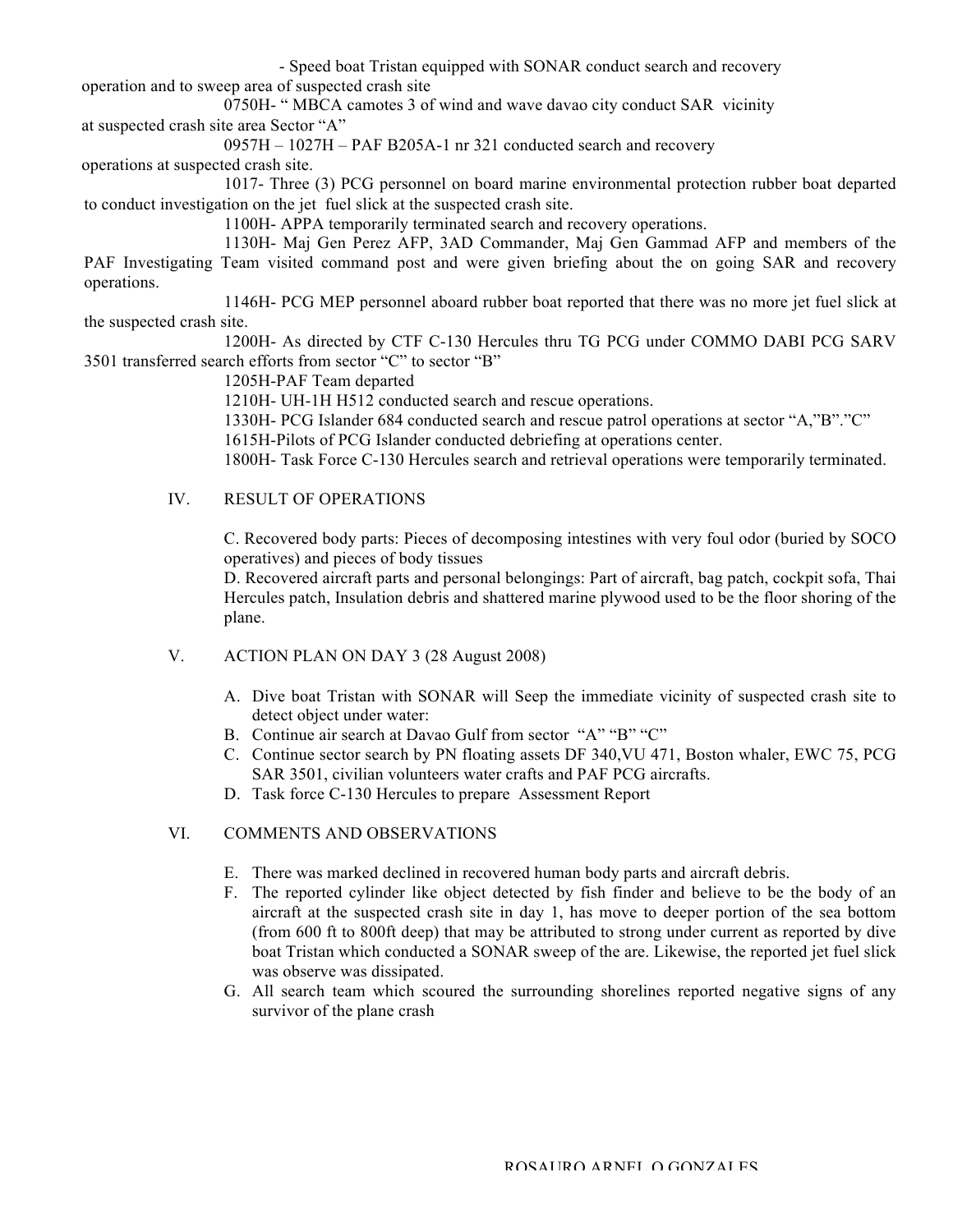#### TASK FORCE C-130 "HERCULES" SITUATION REPORT AS OF 28 AUGUST 2008

#### I. SEARCH PLAN

 The ongoing search and retrieval operation that has already covered an area of approximately 280 square nautical miles will be further extended outward from the suspected crash site as point of reference. Floating assets from PN, PCG and other task groups will scour the eastern and western shorelines of Davao Gulf. PAF air assets and PCG Islander 684 will continue the conduct of air search over the Davao Gulf area.

#### 11 UNITS DEPLOYED

- a. Task Group PN (NTF71): DF340, VU 471, Boston Whaler, EWC75, Rubber boat, NAVSOU7(SEAL TEAM).
- b. Task Group PCG: SARV3501, CGSOG, CG Islander 684,
- c. Task Group PNP: DCPO,MARIG, CIDG,SOCO
- d. Task Group PAF: NOMAD,UH-1H nr 512
- e. Task Group PA:  $10^{th}$  ID, 11 OG ready reserve battalion CDC Metro Davao, Davao,  $10^{th}$  ID Rescue DRRU
- f. LGU's, NGO's, Civilians Volunteer: 911, Aquamarine protection and preservation Alliance (APPA), Samal Island Divers, Davao LGU,Samal LGU, Wind and Wave Davao Divers.

#### CHRONOLOGY OF EVENTS

DAY 3 –(28 AUGUST 2008)

| 0640H – DF 340 and Boston Whaler departed CFT, NSDVO to conduct search and retrieval              |  |
|---------------------------------------------------------------------------------------------------|--|
|                                                                                                   |  |
| operations at Sector "A".                                                                         |  |
| 0750H - PNVU 471 and rubber boat departed CTF, NSDVO to conduct search and retrieval              |  |
| operations at designated Sector "A" (vicinity 2NM northeast off Sta Ana Pt.)                      |  |
| 0821H- PAF 505 personnel onboard MBCA, 'Camotes 3" of Wind and Wave                               |  |
| Davao departed Sta. Ana Wharf to conduct search and retrieval operations at suspected crash site. |  |
| 0847H – PAF S 76 #745 conducted search patrol over waters near Talicud Island.                    |  |
| 0920H - PSG Islander Nr 684 conducted search patrol at all sectors.                               |  |
| 1035H – Tash Force C-130 "Hercules" conducted press conference.                                   |  |
| 1045H – PAF UH- #322 conducted search and retrieval operations at talicud                         |  |
| Island                                                                                            |  |
|                                                                                                   |  |
| 1110H – PAF S-76 #745 Temporarily halted operation.                                               |  |
| 1200H – Task Force C130 "Hercules " press conference adjourned.                                   |  |
| 1212H – PAF UH-IH # 322 Temporarily halted operation.                                             |  |
| 1245H – PAF 505 ARS personnel on board "Camotes 3" temporarily halted operation.                  |  |
| 1320H - PCG SARV 3501 conducted search and retrieval operation at Sectors "B" and "C".            |  |
| 1324H – Bell 205 # 321 conducted search patrol at Sector 'A".                                     |  |
| 1400H – PAF 505 personnel on board MBCA. "Camotes 3" of Wind and Wave Davao departed              |  |
| Sta. Ana Wharf to conduct search and retrieval at suspected crash site.                           |  |
|                                                                                                   |  |
| 1415H – Bell 205#321 temporarily halted operations.                                               |  |
| 1545H - NAVSOU7 and PAF 505 SRS personnel turned over the recovered pieces of marine              |  |
| plywood.                                                                                          |  |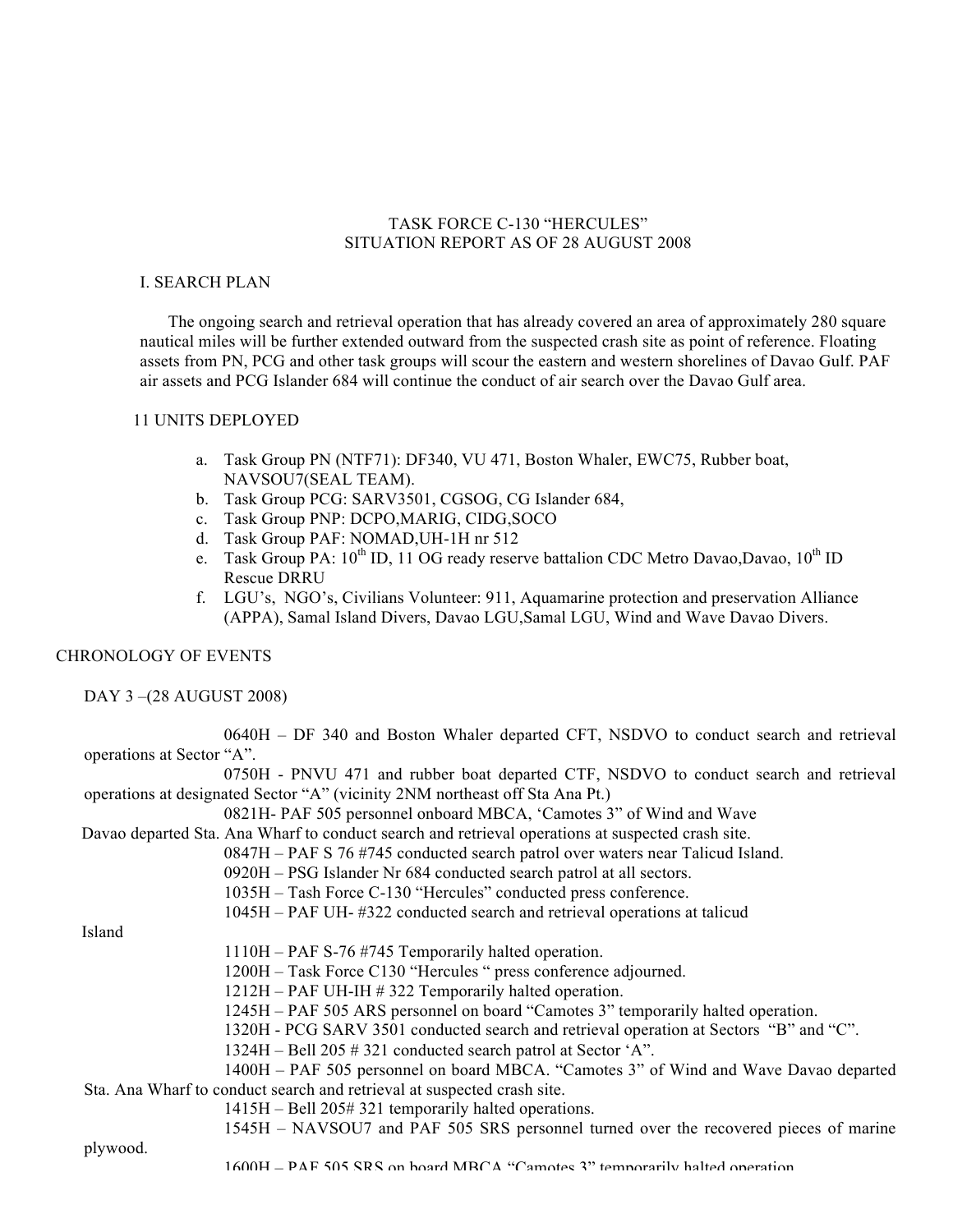- A. To request the assistance of civilian vessels equipped with sonar to detect the actual location of C130 wreckage.
- B. Continue air search of Davao Gulf from Sectors 'A","B","C" and to be extended outward from the recent site.

C. Continue sector search by PN floating assets DF 340. VU 471, Boston Wharf, PCG SAR 3501, civilian volunteers water crafts and PAF and PCG aircrafts.

#### VII. COMMENTS AND OBSERVATIONS

- A. There was a marked decline in the recovered human body parts and aircraft debris. These and debris were recovered farther away from the suspected crash site.
- B. The ongoing search and retrieval operation was disrupted in the afternoon due to bad weather condition.
- C. All search teams which scoured the surrounding shorelines reported negative signs of any survivor of the plane crash.

ROSAURO ARNEL Q GONZALES JR CAPT PN(GSC) Commander, TF C-130 Hercules

**a.3) Evidence Collected by SOCO** 

Republic of the Philippines Department of the Interior and Local Government PHILIPPINE NATIONAL POLICE REGIONAL CRIME LABORATORY OFFICE Candelaria ST., Ecoland, Davao City

# EVIDENCE COLLECTED

OOA 1130H 26 August 2008 retrieved by Elements of PS1 (Sta. ANA)

Black Cellophane Bag  $# 1 -$ Upholsteries of Interior parts of aircraft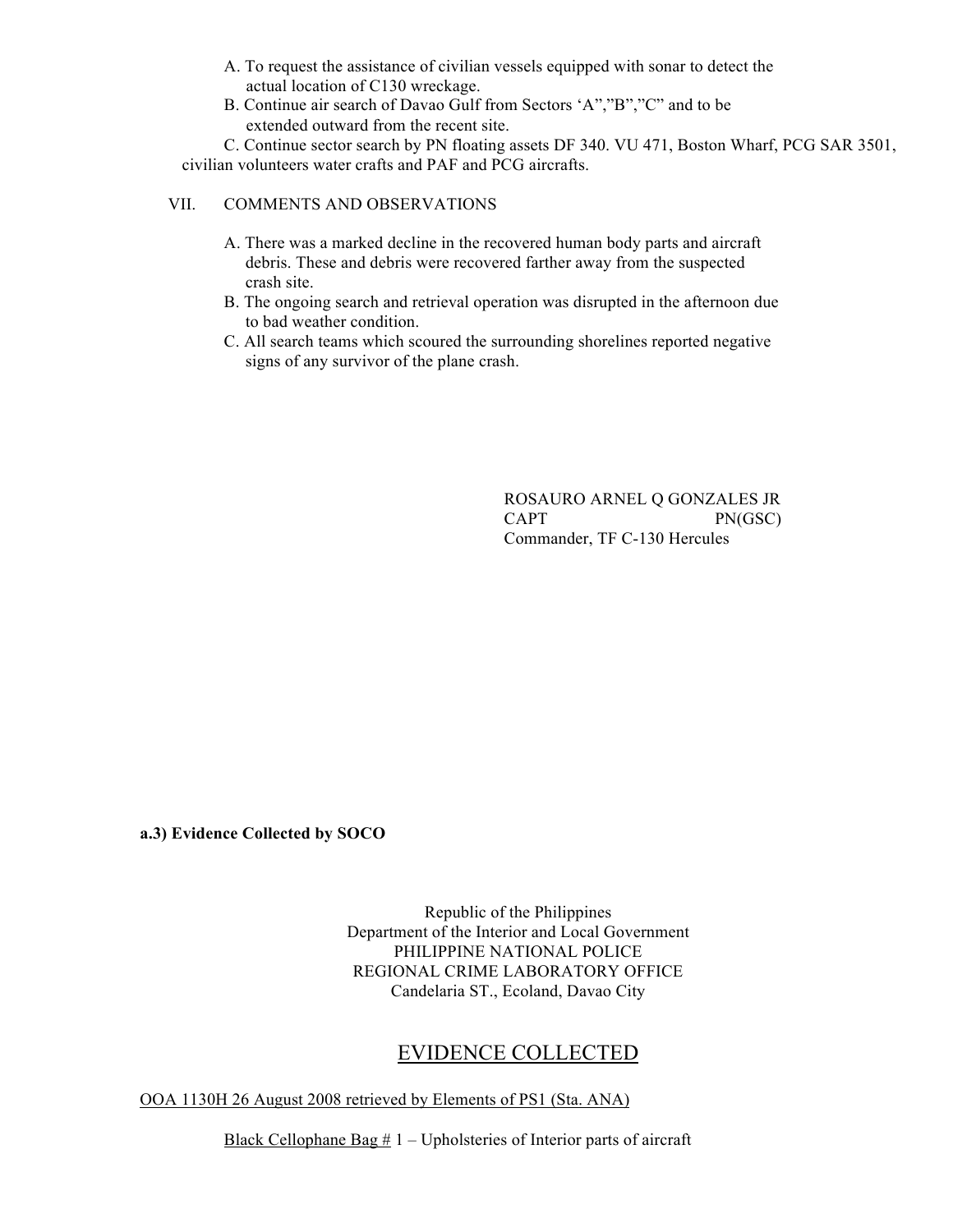|                            | Black Cellophane Bag # 5 - AFP ID - SSg Petronillo Felix Fernandez |
|----------------------------|--------------------------------------------------------------------|
|                            | Driver's License of SSg Petronillo F                               |
|                            | Fernandez.                                                         |
|                            | - ID $\#$ 853044 – Presidential Aircraft                           |
|                            | Wing 250T Bureau of Brando F Merrera with cell Nr                  |
|                            | 09209818090                                                        |
|                            | - 1 pc 20 peso bill                                                |
|                            | - 1 pc black wallet                                                |
|                            | - Partially damage PAF Pay Voucher of Petronillo F                 |
|                            | Fernandez for the month June                                       |
|                            | - 4 pcs rubberized material with marked Soft                       |
|                            | R411N1Q74.                                                         |
|                            | - Aircrew Manual                                                   |
| Black Cellophane Bag # 6 - | Upholsteries interior parts                                        |
|                            | - Damage insulations covered inside the aircraft                   |
|                            | - one (1) damaged rubber maid, color white                         |
| Black Cellophane Bag # 7 - | Allegedly parts human body 2 or more persons,                      |
|                            | mostly human skin and fats and some parts of                       |
|                            | the bones on chest.                                                |
| Black Cellophane Bag # 8 - | Main landing gear assembly CR Nr 388058-9                          |
| Black Cellophane Bag #9 -  | 1 pc of right combat boots color black                             |
|                            | - 1 pc wallet color brown partially damage                         |
|                            | - 1 pc ladies bag color brown                                      |
|                            | - 1 pc of sandal color blue                                        |
|                            | - 1 pc of ladies bag color black                                   |
|                            | - 1 pc of black t-shirt                                            |

# OOA 1330H 26 August 2008

| Black Cellophane Bag # 10 -                          | 1 pc of colored picture size 2x2 of SSg John Areola<br>- pc small lighter with Spot light color red<br>- Document of Propeller Malfunction                                               |
|------------------------------------------------------|------------------------------------------------------------------------------------------------------------------------------------------------------------------------------------------|
| Black Cellophane Bag # 11 -                          | Parts of Head sets<br>Cellphone pouch of Motorola<br>- 1 pc bag pack marked extreme sports partially damaged.<br>- Fexophenadine tablets<br>- Upholsteries of Interior parts of Aircraft |
| Black Cellophane Bag $# 12 -$                        | Alleged pats of human body                                                                                                                                                               |
| OOA 1605H 26 August 2008 RETRIEVED BY ps1 (Sta. Ana) |                                                                                                                                                                                          |
| Black Cellophane Bag # 13 -                          | Pexophine 120 mg<br>- 4 pcs vials<br>- Hydrochlothiazide capsules<br>- 1 pc of bandage<br>- 2 pcs Ampules                                                                                |

Black Cellophane Bag # 14 - Damage portion of bag pack

 $-$  1 no.  $\Delta$ trift 2.0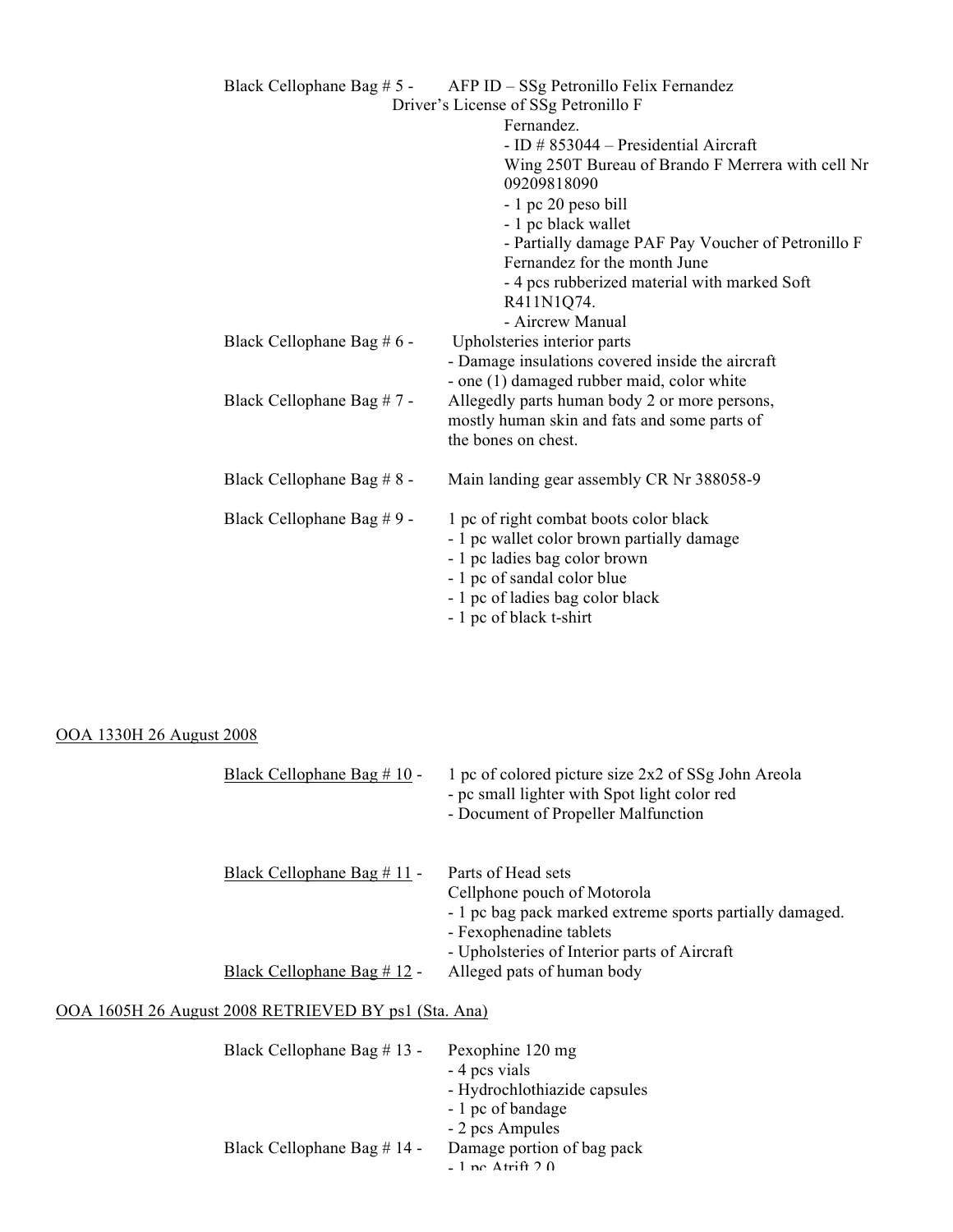| Black Cellophane Bag #19-   | - 1 pc pack bag marked CLIFFS K partially<br>Damage<br>- 1 pc ladies bag marked boboli color black<br>- 1 pc of airforce pack bag totally damage<br>1 pc plastic box color red partially damage<br>with marked rubber maid.<br>- Upholstery parts of aircraft<br>- Foam<br>- Alleged Insulation Heat absorbance |
|-----------------------------|-----------------------------------------------------------------------------------------------------------------------------------------------------------------------------------------------------------------------------------------------------------------------------------------------------------------|
| Black Cellophane Bag # 20 - | Alleged parts of human body                                                                                                                                                                                                                                                                                     |
| Black Cellophane Bag # 21 - | Alleged parts of human body                                                                                                                                                                                                                                                                                     |

Republic of the Philippines Department of the Interior and Local Government National Police Commission PHILIPPINE NATIONAL POLICE CRIME LABORATORY Ecoland, Davao City

27 August 2008

#### RECOVERED FROM C130 CRASHED SITE

 $Bag # 20-A$ 

Date: 27 August 2008

#### *ITEM RECOVERED FROM BAG # 20:*

- a) Human Tissues
- b) Leather Upholstery
- c) Two (02) pcs Communication Wiring

#### Bag # 22

Date/ Time/ Place recovered: 261700H August 2008 at 76-A Bucana Shoreline

ITEM RECOVERED: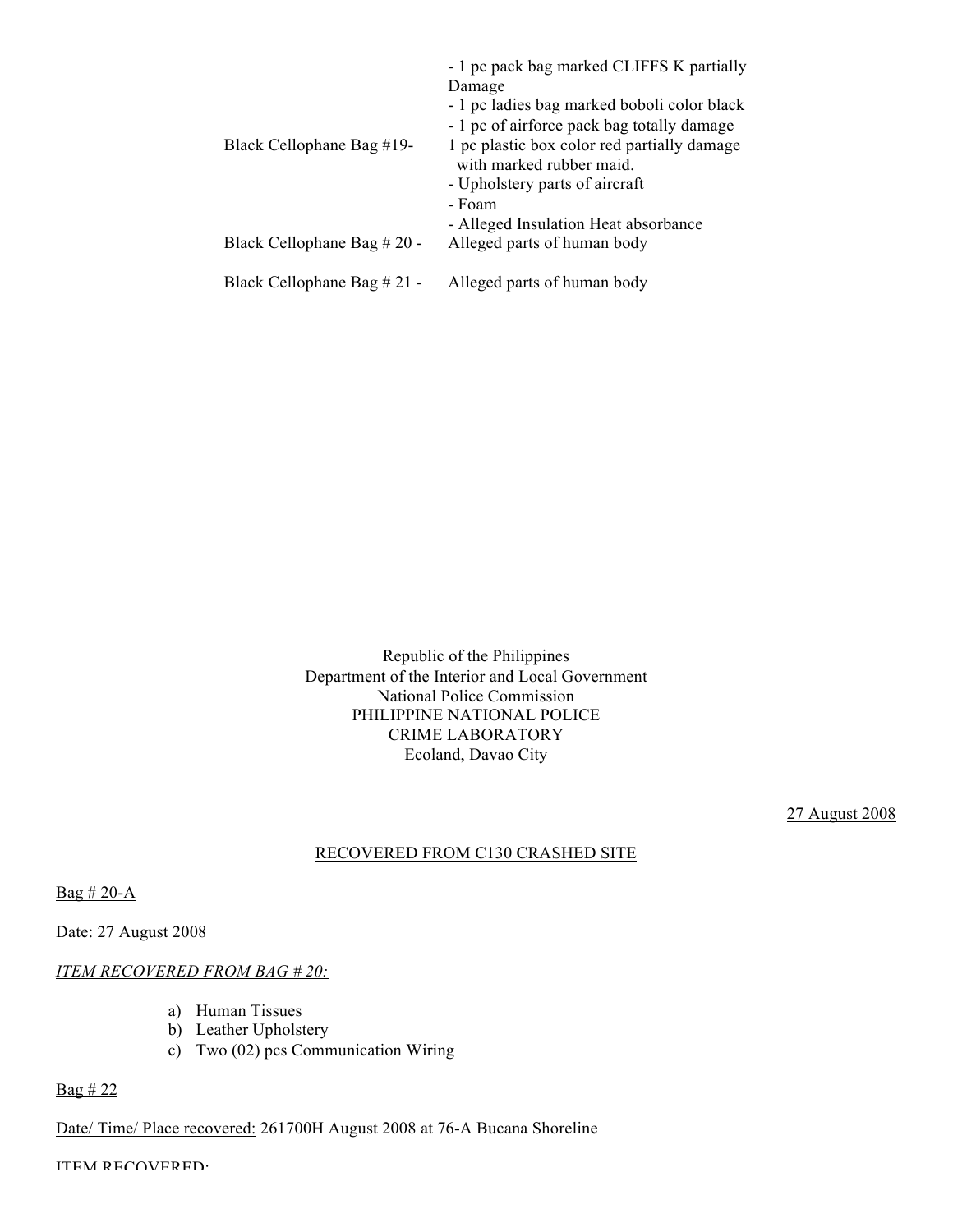a) One (01) pc Sofa seat leatherette (Cockpit area)

Bag # 24

Date/Time/Place recovered: 270615H August 2008 at Lapu-lapu Shoreline

#### ITEM RECOVERED:

a) One (01) pc Thai Hercules Patch

Republic of the Philippines Department of the Interior and Local Government National Police Commission PHILIPPINE NATIONAL POLICE CRIME LABORATORY Ecoland, Davao City

28 August 2008

#### RECOVERED FROM C130 CRASHED SITE

Bag# 27

Date/Time recovered: 1120H 28 August 2008 Place Recovered: Bucana Shoreline, Brgy. 76-A, Davao City Recovered by: P03 Eleazar Libay PNP of PS2, DCPO (San Pedro Police Station)

ITEM RECOVERED:

a. Several broken parts window/windshield b. Burned foam

Bag# 28

Date/Time recovered: 1130H 28 August 2008 Place recovered: Panacan shoreline, Davao City Recovered by: Civilian fishermen of wit:

- a. Isang Maali
- b. Jenly lumanas
- c. Kennedy Majeri
- d. Jamin Emani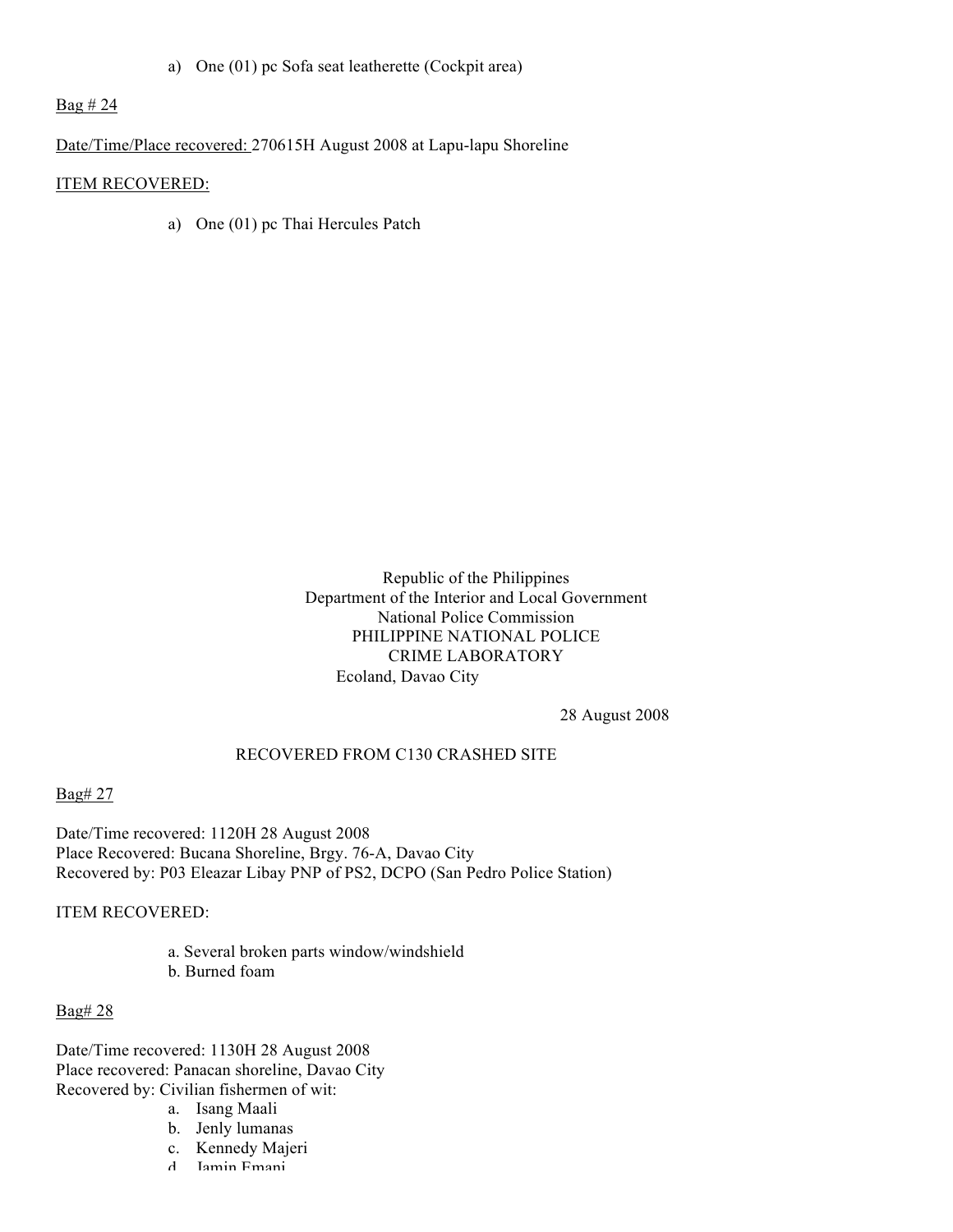Recovered by: Civilian fisherman Hadji Abubakar Samlani

#### ITEM RECOVERED

- a) Right side black Magnum Sympatex combat shoe
- b) Parts of Human right leg and foot
- c) Black sock

#### Bag# 30

Date/Time recovered: 14OOH 28 August 2008 Place Recovered: Paradise Beach Resort, Babak, Island Garden City of Samal Recovered by: 505 PAF LED BY Msg Danny Lieal

#### ITEM RECOVERED:

a) Several pieces of marine plywoods (served as C130 flooring)

*NOTE:* Above-cited items were properly indorsed to Msg Joey A Mañibo PAF except two (2) pcs parts of human legs and feet which were brought to Angel Funeral Parlor for preservation and examination.

#### AIRCRAFT DEBRIS/PARTS RECOVERED ICOW REPORTED MISSING C-130

| <b>QTY</b>     | <b>DESIG</b><br><b>CODE</b> | <b>DESCRIPTION</b> | DATE &<br><b>TIME</b> | <b>LOCATION</b> | <b>TURNED</b><br><b>OVER BY</b> | <b>RECEIVED</b> |
|----------------|-----------------------------|--------------------|-----------------------|-----------------|---------------------------------|-----------------|
|                |                             |                    |                       |                 |                                 |                 |
|                | 12                          | Tire Assembly      | 26114H                | Legaspi         | PNP Stn 4                       | POI Loriza      |
|                |                             |                    | Aug $08$              | Corp            |                                 |                 |
|                | 13                          | Bandage            | 261530H               | Off shore       | PNP Sta.                        | <b>SOCO</b>     |
|                |                             | Plater4". 4        | Aug 08                | Brgy.           | Ana &                           |                 |
|                |                             | vials, 2 amps      |                       | Lapulapu        | <b>LCDR</b>                     |                 |
|                |                             | distilled H20      |                       |                 | <b>GUIEB</b>                    |                 |
|                |                             | Mg. Cap.           |                       |                 | <b>PCG</b>                      |                 |
|                |                             | Fansitar           |                       |                 |                                 |                 |
|                |                             |                    |                       |                 |                                 |                 |
|                |                             | Chlorthiazide      |                       |                 |                                 |                 |
|                |                             | cap                |                       |                 |                                 |                 |
|                | 14                          | Backpack parts     | 261530H               | Off shore       | PNP Stn 1                       | <b>SOCO</b>     |
|                |                             | black, CTRI PT     | Aug 08                | Brgy.           |                                 |                 |
|                |                             | 2.0                |                       | Lapulapu        |                                 |                 |
|                | 15                          | Parts Aircraft     | 261530H               |                 | PNP Stn. 1                      | <b>SOCO</b>     |
|                |                             | Manual             | Aug 08                |                 |                                 |                 |
| $\overline{2}$ | 22                          | Aircraft           | 270920H               | Offshore        | Civilian                        | <b>SOCO</b>     |
|                |                             | Insulation         | Aug 08                | <b>Brgy</b>     | Volunteerss                     |                 |
|                |                             | Debris             |                       | Bucana          |                                 |                 |
| $\mathbf{1}$   | 22                          | Part of Patch      | 270920H               | Offshore        | Civilian                        | <b>SOCO</b>     |
|                |                             |                    | Aug 08                | <b>Brgy</b>     | Volunteers                      |                 |
|                |                             |                    |                       | Bucana          |                                 |                 |
| 1              | 22                          | Part of Bag        | 270920H               | Offshore        | Civilian                        | <b>SOCO</b>     |
|                |                             |                    | Aug 08                | <b>Brgy</b>     | Volunteers                      |                 |
|                |                             |                    |                       | Bucana          |                                 |                 |
| $\mathbf{1}$   | 23                          | Part of Cockpit    | 271000H               | 2 NM E of       | <b>PAF 505</b>                  | <b>SOCO</b>     |
|                |                             | Sofa               | Aug $08$              | Puhon Pt.       |                                 |                 |
| 1              | 24                          | Thai Hercules      | 271028H               | Offshore        | PNP Stn. 1                      | <b>SOCO</b>     |
|                |                             | Part               | Aug 08                | <b>Brgy</b>     |                                 |                 |
|                |                             |                    |                       | Lapulapu        |                                 |                 |
|                |                             |                    |                       |                 |                                 |                 |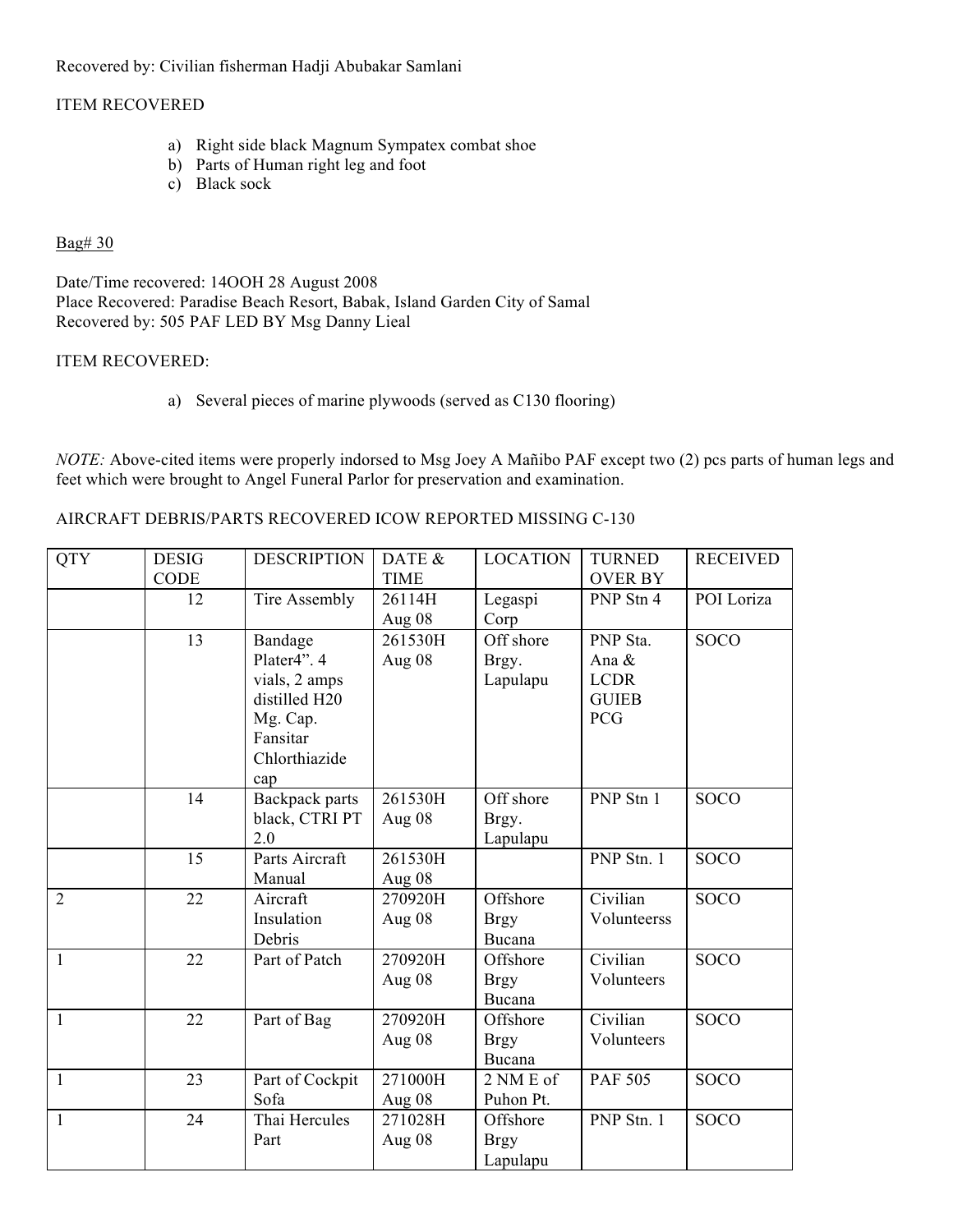# SURVIVOR/BODY PARTS RECOVERED ICOW REPORTED MISSING C130

| <b>QTY</b> | <b>DESIG</b> | <b>DESCRIPTION</b>                                                                                                                                          | DATE &              | <b>LOCATION</b>                       | <b>TURNED</b>                                     | <b>RECEIVED</b>                                             |
|------------|--------------|-------------------------------------------------------------------------------------------------------------------------------------------------------------|---------------------|---------------------------------------|---------------------------------------------------|-------------------------------------------------------------|
|            | CODE         |                                                                                                                                                             | <b>TIME</b>         |                                       | <b>OVER BY</b>                                    | BY                                                          |
| 1          | 16           | Parts of lungs<br>(left portion),<br>mons. Pubis,<br>soft tissue<br>portion, about 6<br>cm small<br>intestine,<br>portion of<br>messetery, part<br>of scalp | 261530H<br>Aug 08   | Offshore<br><b>Brgy</b><br>Lapulapu   | PNP Stn 1                                         | SOCO/DMC                                                    |
| 1          | 21           | Skin with soft<br>tissue                                                                                                                                    | 262055H<br>Aug $08$ | Offshore<br>Sta. Ana                  | PNP Sta. Ana &<br><b>LCDR GUIEB</b><br><b>PCG</b> | <b>SUPT LINY</b><br><b>T CORPUZ</b><br>PNP $\&$<br>SOCO/DMC |
| 1          | 22           | Skin, fats,<br>pieces of<br>internal organs,<br>pieces of bones                                                                                             | 261030H<br>Aug 08f  | Offshore of<br><b>Brgy</b><br>Bucana  | Civilian<br>Volunteers/Local<br>Fisherman         | SOCO/DMC                                                    |
| 1          | 23           | Pieces of<br>intestines                                                                                                                                     | 271030H<br>Aug 08   | I Km off<br>shore<br>seagull<br>Beach | NAVSOU7<br>Person board<br>boston whaler          | SOCO                                                        |
| 5          | 24           | Pieces of Soft<br>tissue                                                                                                                                    | 271030H<br>Aug $08$ | Kaputihan<br>Island                   | NAVSOU7 Pers                                      | <b>SOCO</b>                                                 |

Authenticated By:

MARK LUELL E CORTEZ<br>ENS PN **ENS** OIC, Command Post, TF C-130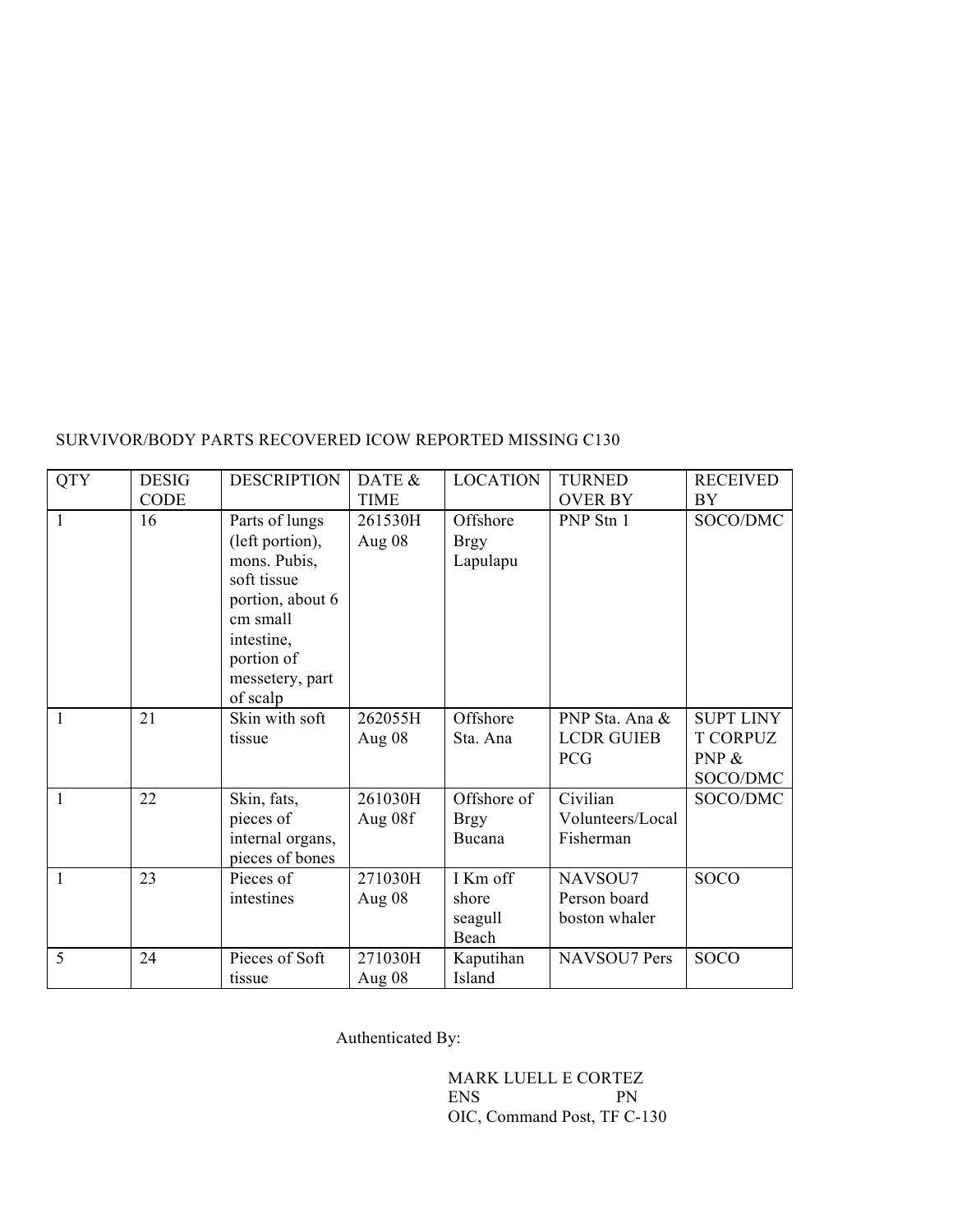| <b>QTY</b>     | <b>DESIG</b> | <b>DESCRIPTION</b> | DATE &      | <b>LOCATION</b> | <b>TURNED</b>   | <b>RECVD</b> |
|----------------|--------------|--------------------|-------------|-----------------|-----------------|--------------|
|                | <b>CODE</b>  |                    | <b>TIME</b> |                 | <b>OVER BY</b>  | BY           |
|                |              | Pcs Marine         | 280900H     | Legaspi oil     | NAVSOU7         | <b>SOCO</b>  |
|                |              | plywood            | Aug 08      | log fond        |                 |              |
|                |              | Parts of broken    | 281120H     | <b>Brgy</b>     | PO <sub>3</sub> | <b>SOCO</b>  |
|                |              | windshield/foam    | Aug 08      | <b>Bucana</b>   | <b>ELEAZAR</b>  |              |
|                |              |                    |             | $76-A$          | LIBAY,          |              |
|                |              |                    |             |                 | <b>SAN</b>      |              |
|                |              |                    |             |                 | <b>PEDRO</b>    |              |
|                |              |                    |             |                 | <b>PNP</b>      |              |
|                |              | Pcs Marine         | 281400H     | 505SRS          | SOCO            | <b>SOCO</b>  |
|                |              | plywood            | Aug 08      |                 |                 |              |
| $\overline{2}$ |              | Pcs Foam           | 290920H     | <b>3.3 NME</b>  | <b>CGS SARV</b> | <b>SOCO</b>  |
|                |              |                    | Aug 08      | Off             | 501             |              |
|                |              |                    |             | Dumalagat       |                 |              |
| $\overline{2}$ |              | Pcs Foam           | 290920H     | <b>3.3 NME</b>  | <b>CGS SARV</b> | <b>SOCO</b>  |
|                |              |                    | Aug 08      | Off             | 501             |              |
|                |              |                    |             | Dumalagat       |                 |              |
| $\mathbf{1}$   |              | <b>A/C DEBRIS</b>  | 290920H     | San Jose        | <b>PN DF340</b> | <b>SOCO</b>  |
|                |              |                    | Aug 08      | Penaplata       |                 |              |
| $\mathbf{1}$   |              | Wet look Shoe      | 290920H     | San Jose        | <b>PN DF340</b> | <b>SOCO</b>  |
|                |              | (right)            | Aug 08      | Penaplata       |                 |              |
| $\mathbf{1}$   |              | Civ Shoe (left)    | 290920H     | San Jose        | <b>PN DF340</b> | <b>SOCO</b>  |
|                |              |                    | Aug 08      | Penaplata       |                 |              |
| $\overline{3}$ |              | Pcs Marine         | 291205H     | Panacan         | Civ             | <b>SOCO</b>  |
|                |              | plywood            | Aug 08      | Shoreline       | Fishermen       |              |
| $\mathbf{1}$   |              | Pcs of color red   | 291205H     | Panacan         | Civ             | <b>SOCO</b>  |
|                |              | strap              | Aug 08      | Shoreline       | Fishermen       |              |
|                |              | Damage T shirt     | 290930H     | Panacan         | Civ             | TOG11        |
|                |              | color brown        | Aug 08      | Shoreline       | Fishermen       |              |
|                |              | 1 foot aluminum    | 290930H     | Panacan         | Civ             | TOG11        |
|                |              | tube               | Aug 08      | Shoreline       | Fishermen       |              |

# AIRCRAFT DEBRIS/PARTS RECOVERED ICOW REPORTED MISSING C-130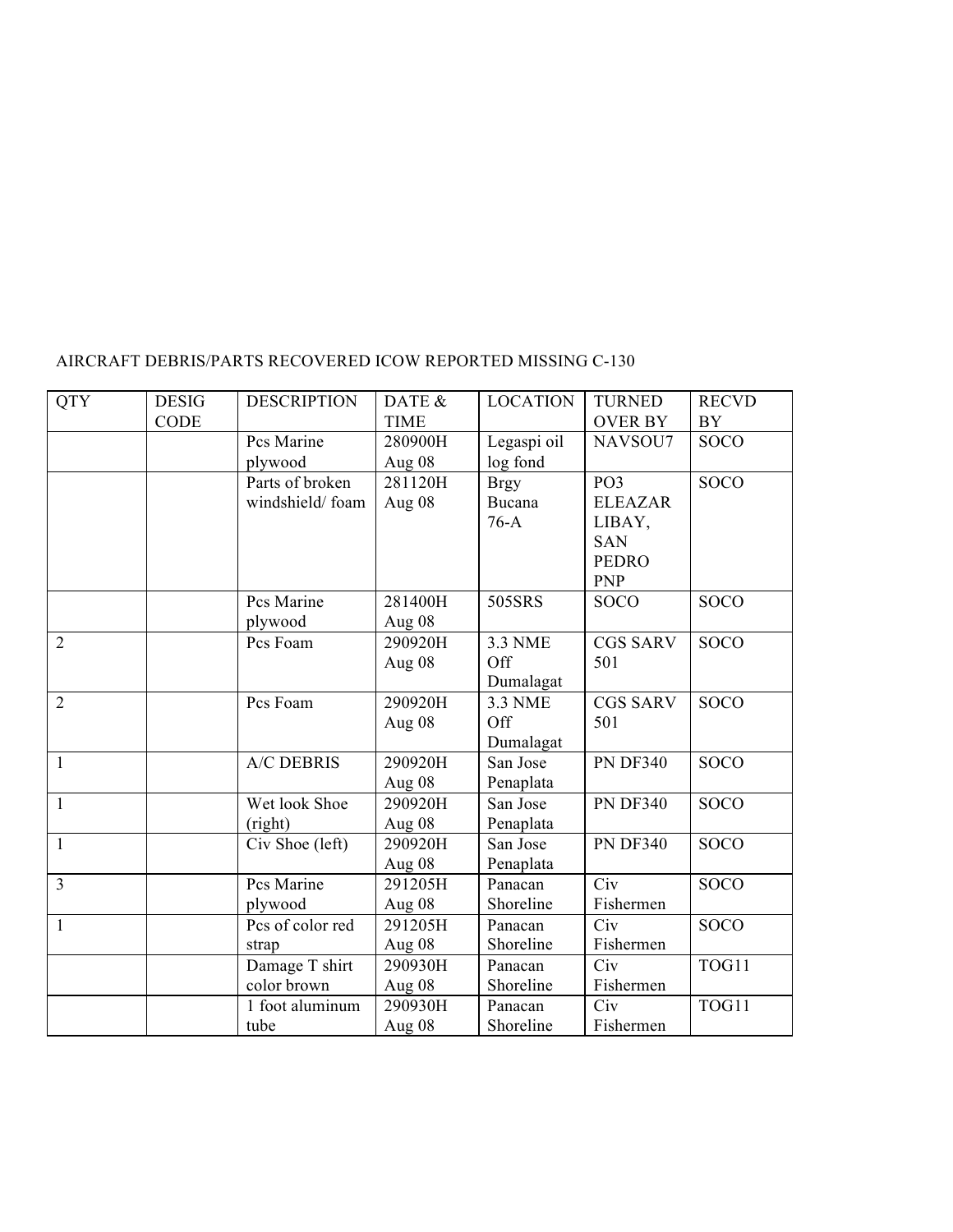# **IV. INVESTIGATION**

# **A. OPERATION**

# **a.1) Air Crew Qualifications**

**Instructor Pilot** – MAJ MANUEL A ZAMBRANO JR PAF was checked-out as qualified Pilot in the C-130B/H/L-100-20 aircraft on 21 August 2004 and as qualified Instructor Pilot in the said aircraft on 26 September 2007. He has logged a total of 4,188.5 flying hours in his flying career. He is also a Flight Examiner and Test Pilot in the N-22B/C aircraft. Subject Officer was also checked-out in the N22B/C aircraft as Pilot on 16 August 1996, Instructor Pilot on 10 July 1999, and as Test Pilot on 18 August 2000.

**Co Pilot** - CPT ADRIAN B DE DIOS PAF is a student Co-Pilot, has completed the Co-Pilot Qualification Course academic phase on 20 June 2006 and was undergoing operational ride (requirements prior to check-out as Co-Pilot). He has logged a total number of 1,213.4 flying hours in his flying career. Subject Officer was also checked-out in the N22B/C aircraft as Pilot on 23 September 2005 and Instructor Pilot on 19 Mar 2008.

**Instructor Flight Engineer** – TSG CONSTANTINO ENRIQUE R LOBRIGAS PAF was checked-out as qualified Flight Engineer in the C-130B/H/L-100-20 aircraft last 27 November 2001 and as qualified Instructor Flight Engineer in the said aircraft last 01 September 2006. He has logged a total of 680.9 flying hours (Opns, 222<sup>nd</sup> AS records) in the C-130 aircraft. And subject NCO has undergone a series of courses and trainings under the  $6<sup>th</sup>$  SOS USAF, MTT, and RAAF MTT.

**Student Flight Engineer** – SSG JOHN M AREOLA PAF is a student flight engineer undergoing flight phase training, has completed the academic phase of the Flight Engineer Qualification Course last 17 May 2008. Subject NCO was also checked-out as qualified Instructor Loadmaster in the C-130B/H/L-100-20 aircraft last 03 August 2006. He has logged a total of 868.6 flying hours (Opns,  $222<sup>nd</sup>$  AS records) in the C-130 aircraft.

**Load Master** – SSG PETRONILO F FERNANDEZ PAF was checked-out as qualified Loadmaster in the C-130B/H/L-100-20 aircraft last 09 June 2000. Subject NCO has also completed the Flight Engineer Qualification Course last 17 May 2008. He has logged a total of 1,367.6 flying hours (Opns, 222<sup>nd</sup> AS records) in the C-130 aircraft.

**Load Master** – SSG PATRICIO R CLAUR JR PAF was checked-out as qualified Loadmaster in the C-130B/H/L-100-20 aircraft last 08 July 2000. Subject NCO has also completed the Instructor Loadmaster Qualification Course last 15 July 2008. He has logged a total of 1,193.3 flying hours (Opns,  $222<sup>nd</sup>$  AS records) in the C-130 aircraft.

**Student Loadmaster Master** – SSG ALDRIN A ILUSTRISIMO PAF is a student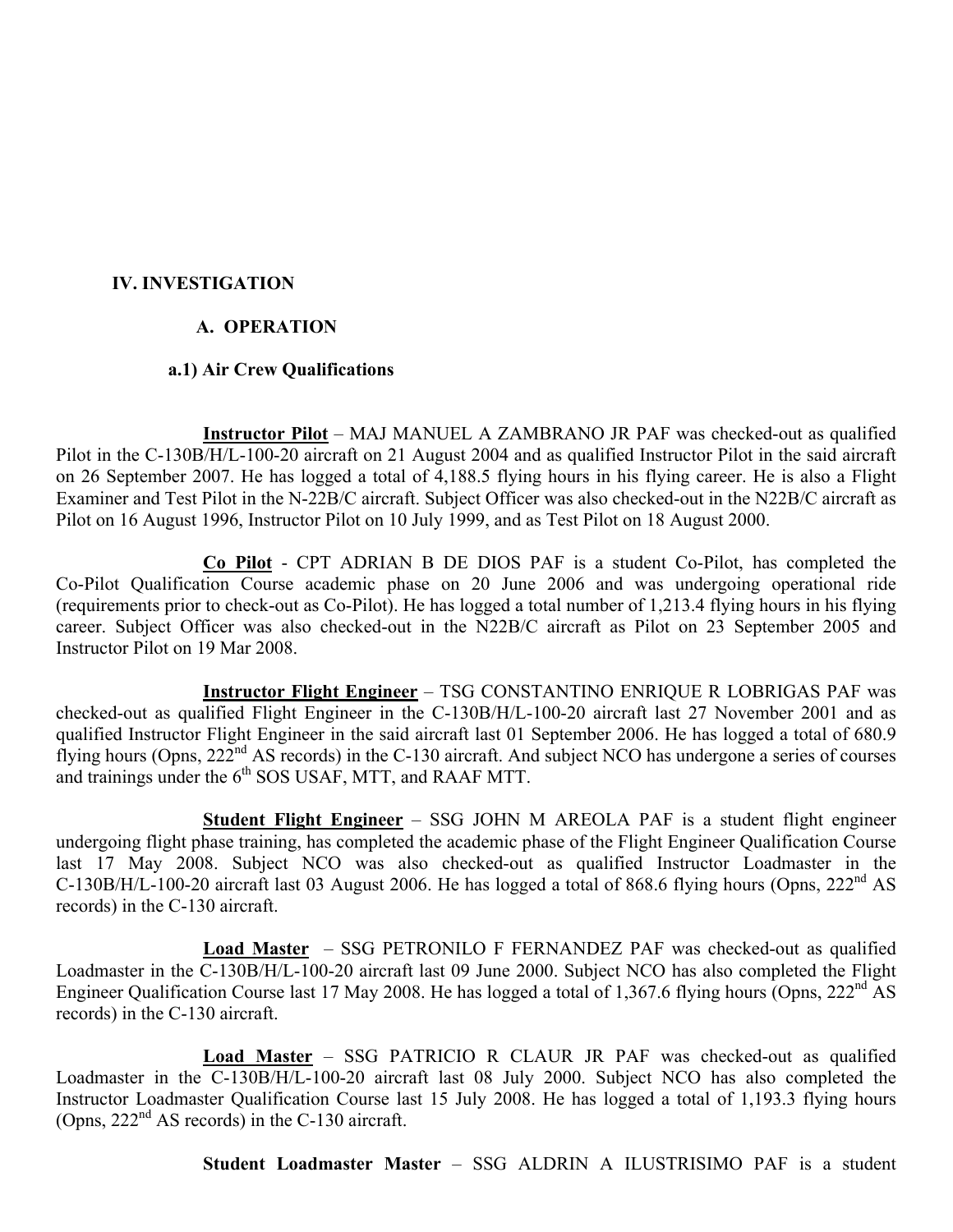in General Course in the C-130B/H/L-100-20 aircraft on 16 June 1999 (Prerequisite course to qualify as Crew Chief). He has logged a total of 147.2 flying hours (Opns,  $222<sup>nd</sup>$  AS records) in the C-130 aircraft.

| <b>NAME</b>                  | <b>QUALIFICATION</b> | <b>DATE OF</b> | <b>DATE OF</b> | <b>FLYING</b> |
|------------------------------|----------------------|----------------|----------------|---------------|
|                              |                      |                |                |               |
|                              |                      | <b>LAST</b>    | <b>CHK OUT</b> | <b>TIME</b>   |
|                              |                      | A.P.E.         |                | $C-130(HRS)$  |
| <b>MAJ MANUEL A</b>          | IP/PIC               | 02/01/08       | 10/21/04       | 4,191.0       |
| <b>ZAMBRANO</b>              |                      |                |                |               |
| <b>CPT ADRIAN B DE DIOS</b>  | <b>OPN'L CP</b>      | 04/23/08       |                | 90.9          |
| <b>TSGT CONSTANTINO ER</b>   | IFE / FE             | 03/10/08       | 11/27/01       | 680.0         |
| <b>LOBRIGAS</b>              |                      |                |                |               |
| <b>SSGT JOHN M AREOLA</b>    | <b>LOAD MASTER</b>   | 10/23/07       | 12/11/00       | 763.4         |
|                              | <b>STUDENT F.E.</b>  |                |                |               |
| <b>SSGT PETRONILO</b>        | <b>LOAD MASTER</b>   | 07/21/08       | 06/09/00       | 1,375.8       |
| <b>FERNANDEZ</b>             |                      |                |                |               |
| <b>SSGT PATRICIO R CLAUR</b> | <b>LOAD MASTER</b>   | 05/05/08       | 07/06/00       | 1,191.8       |
| <b>JR</b>                    |                      |                |                |               |
| <b>SSGT GARRY F DINOSO</b>   | <b>CREW CHIEF</b>    | 11/08/08       | 04/05/08       | 103.4         |
| <b>SSGT FELIX PEDRO M</b>    | <b>FLT MECH</b>      | 01/16/08       |                | 153.0         |
| <b>PATRIRCA</b>              |                      |                |                |               |
| <b>SSGTALDRIN A</b>          | STUD L.M.            |                |                | 15.9          |
| <b>ILUSTRISIMO</b>           |                      |                |                |               |

# **SUMMARY**

**a.2) Medical Records & Proficiency Exams ( See Attachment H)**

**a.3) Nature of Flight Missions for that week ( See Attachment I)**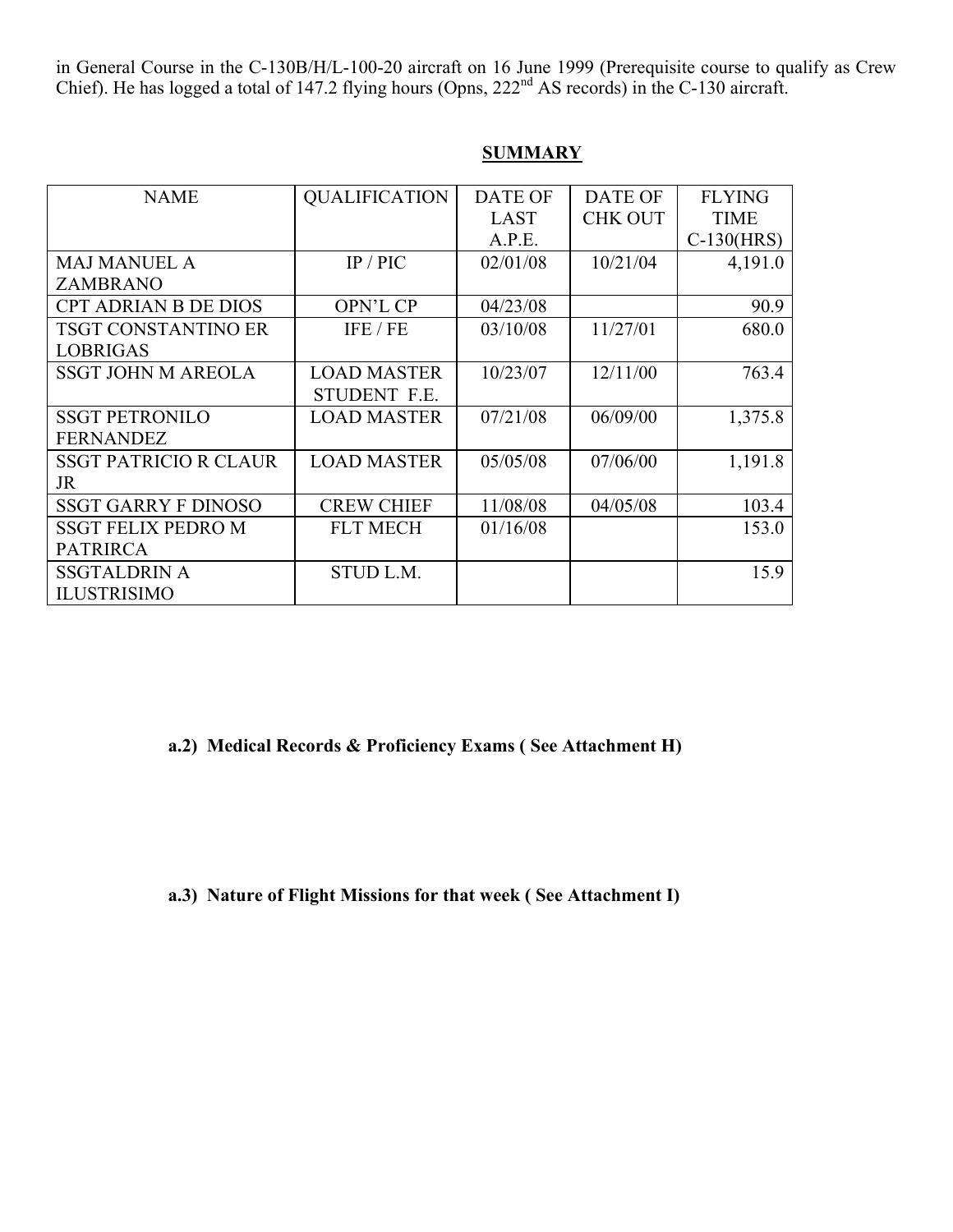#### **a.4) Analysis**

The data gathered from the Aircrew's background based on their qualification, education, and training were all satisfactorily in accordance with the minimum requirements of 228 Transport Crew Training Squadron and Wing Safety Office. The medical records as well show no hindrances that may have an effect on the physical ability, mental judgment and decision of the following aircrew.

The Aircrews were all highly experienced, professional and has impressive high flying hours with the C130 aircraft. With the above references, said aircrew that flew the ill fated C-130 which crashed at Davao gulf were very much qualified to fly the said aircraft. Also, their annual physical examinations are updated. Except for the three members of the crew, all were qualified and are regular aircrew. Although, Cpt De Dios was undergoing operational ride as C0-pilot in the C-130 type of aircraft, he also accumulated considerable flying time as Instructor Pilot and Pilot in Command in Nomad type of aircraft.

On the other hand the flight mission on the previous week shows on the Flight Follow that the aircrew flew an average of two to four sorties a day with an equivalent of 5 to 6 hours a day. It seem that flight fatigue on this multiple leg is manageable on the part of the crew since two aircraft were deployed and three sets of crew were deploy at that time in CJVAB.

Based on the data gathered the aircrew were all qualified to fly the mission, in good shape, met all Wing Safety Office requirements, and were not subjected to fatigue prior to that mission.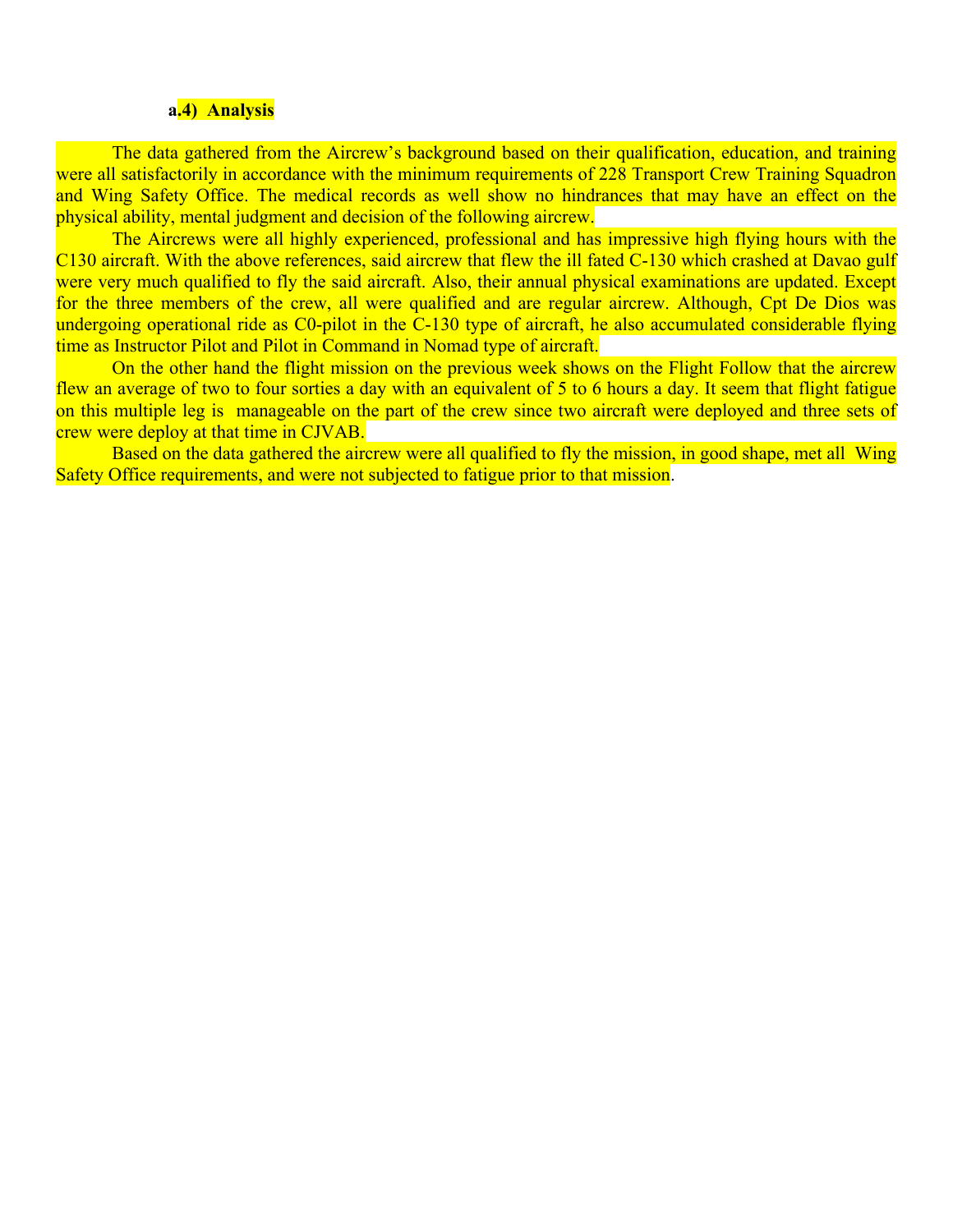**Synoptic Situation**: At 1400H today, a tropical depression named "LAWIN" was estimated based on the satellite and surface data at 590 kms SouthEast Catanduanes (13.0°N-130.0ºE) with maximum sustained winds of 55 kph near the center. It is forecast to move west northwest of northern Palawan (13.7°N-116.3ºE). Intertropical Convergence Zone (ITCZ) affecting Central and Southern Luzon and Visayas.

**Forecast over Davao**: Weather: Wind 350 at 5 knots, TS SO 15CB B 090/290, Temperature 27˚, dew point 26, QNH 1012.1 or 29.89 in Hg, (Remarks: CB all quadrants, Slight TS) **(See Attachment D)**

# **b.2) Analysis**

Based on the weather report from PAGASA, the tropical depression named "LAWIN" was estimated over Catanduanes with sustained winds of 55kph and it is forecast to move west northwest of northern Palawan. ITCZ is also affecting Central and Southern Luzon and Visayas. The weather forecast over Davao has a Wind 350 at 5 knots, TS SO 15CB B 090/290, Temperature 27°, dew point 26, QNH 1012.1 or 29.89 in Hg, (Remarks: CB all quadrants, Slight TS).

With the report gathered the weather over Davao has no problem for aircrafts like C130 to fly. However, during the time of the incident all quadrants have CB and slight Thunderstorm over Davao. **With the capabilities of the C130 aircraft the weather over Davao was not a factor that could cancel the mission since no tropical depression was reported**.

With the accounts of the witnesses the C130 aircraft flew inside the clouds and lightning strike was seen before it when down. **With these accounts lightning strike is possible to happen, however the C130 aircraft has a lightning arrester that serves as the static discharger whenever lighting strike hits the aircraft.**

*There are many factors that the lightning strikes might affect the aircraft. However, the Board cannot establish that the weather / lightning strikes were cause factor of the incident but the possibility is still open.*

# **C. MAINTENANCE**

# **c.1) Maintenance activity after the last Major Inspection (See Attachment G)**

## **PDM & SMP**

| 4593      | <b>AST SMP</b> | DUE FOR 3 YEARS SMP | DUE FOR PDM  | DUE FOR 6 YRS SMP |
|-----------|----------------|---------------------|--------------|-------------------|
| $-100-20$ | 04 APRIL 2006  | 04 APRIL 2009       | 04 APRIL 201 | 04 APRIL 2012     |

| Eng<br>Nr | Engine Time | Turbine Time | Comp Time | <b>RGB</b> Time | <b>T</b> qmtr Time |
|-----------|-------------|--------------|-----------|-----------------|--------------------|
|           | 2,724.20    | 2,724.20     | 2,724.20  | 2724.2          | 2,724.20           |
|           | 4,567.3     | 4,567.3      | 4.567.3   | 3,484.2         | 3,484.2            |
|           | 3044.1      | 868.1        | 3044.1    | 3,044.10        | 3,044.10           |
|           | 426.30      | 1,973.30     | 426.30    | 426.30          | 426.30             |

# **ENGINE & COMPONENT**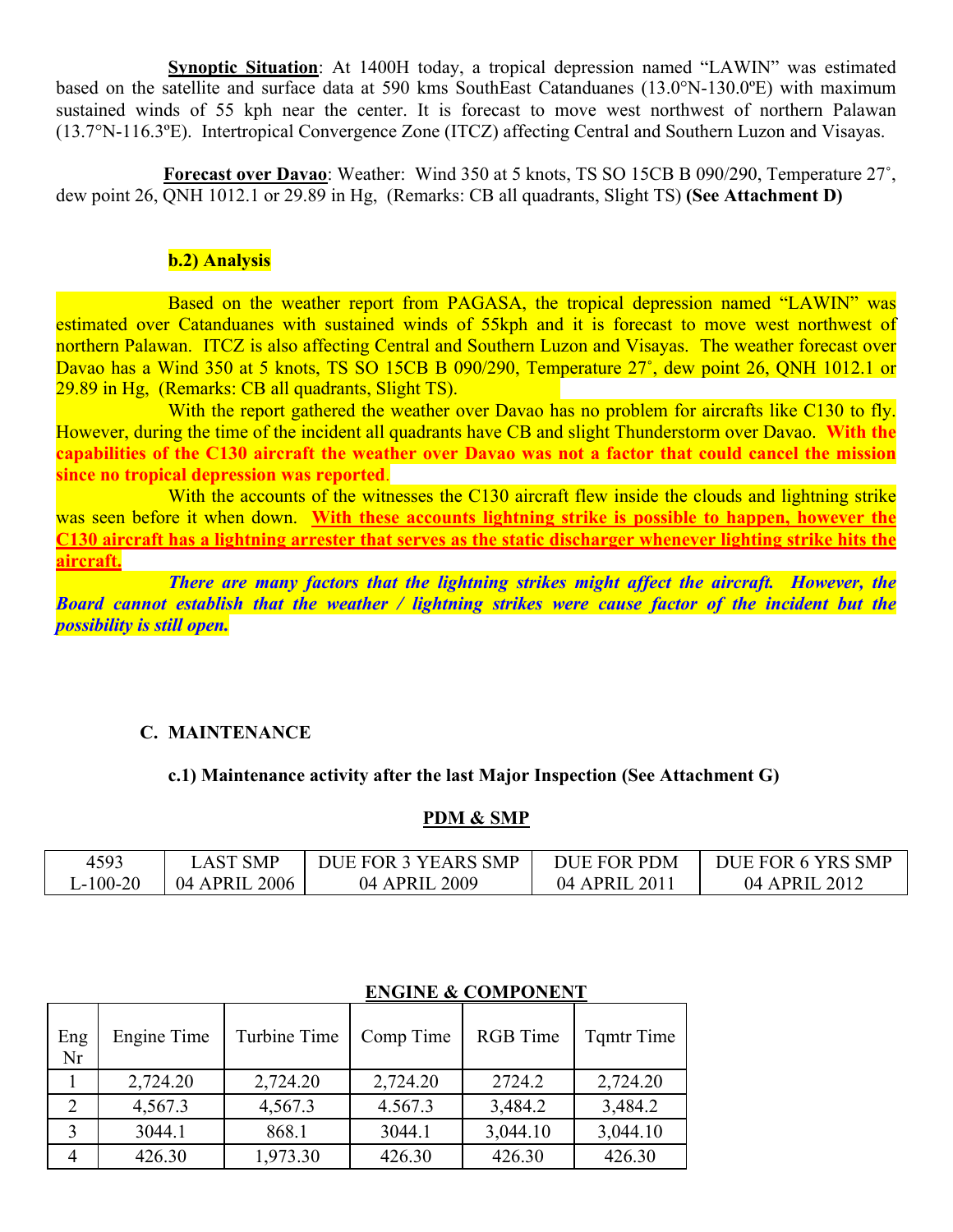# **c.2) Discrepancies for last three months**

| 02 Jun 08 | 02 Jun 08 | #2<br>Eng TIT<br>still 40oc<br>elow<br>compared to other engine during<br>takeoff and flight opn                                                                                                  | $#2$ eng T.D chk performed                                                                                  |
|-----------|-----------|---------------------------------------------------------------------------------------------------------------------------------------------------------------------------------------------------|-------------------------------------------------------------------------------------------------------------|
| 02 Jun 08 | 02 Jun 08 | #4 engf slow to accelerate on speed<br>after starter release Note: start TIT<br>780c during start                                                                                                 | # 4 eng TD valve null orifice<br>adjusted to 3 increments                                                   |
| 02 Jun 08 | 02 Jun 08 | Low battery voltage during self<br>contain start                                                                                                                                                  | Troubleshooting performed RCCR<br>broken wire reconnected & removed<br>& replaced batt receptacle           |
| 02 Jun 08 | 02 Jun 08 | Acft pressurization stuck at 2 in HG<br>during landing and press alt will<br>goes to negative at auto press opn.<br>Needs to man press to zero the cabin<br>diff press & press alt                | Rate of climb ind & pressure<br>controller removed & replaced (for<br>flight observation)                   |
| 02 Jun 08 | 02 Jun 08 | Acft press stuck at 2 in hg during<br>landing and press alt will go to<br>negative at auto press to zero the<br>cabin diff press & press alt                                                      | Rate of climb indicator $\&$ press<br>controller removed and replaced                                       |
| 02Jun 08  | 02 Jun 08 | Rudder trim indicator intermittent<br>opn                                                                                                                                                         | Rudder trim tab indicator cannon<br>plug cleaned nd tightened, opn'l chk<br>and exercise found satisfactory |
| 07 Jun 08 | 08 Jun 08 | a/c will pressurize when aircon<br>master switch is placed in auto press<br>$&$ cabin pressure goes to negative.<br>(note: operating at manual press OK)                                          | controller removed and<br>Pressure<br>replaced                                                              |
| 28 Apr 08 | 28 Apr 08 | #2 eng rpm fluctuate at normal<br>governing                                                                                                                                                       | #2 eng pulse generator cleaned $\&$<br>secured                                                              |
| 07 Jun 08 | 08 Jun 08 | #2 engine TIT is lower by 20oc<br>compared to oth engine                                                                                                                                          | Thermocouple removed & replaced                                                                             |
| 08 Jun 08 | 08 Jun 08 | Suction boost pump booster side<br>intermittent opn                                                                                                                                               | Suction boost pump cannon plug<br>cleaned                                                                   |
| 08 Jun 08 | 08 Jun 08 | Ess AC Bus off lt illuminate when<br>aux pump sw to ON but voltage,<br>frequency normal, and B C pop out<br>CB of aux pump                                                                        | Hyd aux pump relay cleaned,<br>ground wiring cleaned                                                        |
| 08 Jun 08 | 08 Jun 08 | # 2 eng TIT indication lower of 50<br>deg C compared to other eng 1 3 4<br>TIT setting is 1010 deg C while the<br>#2 is 960 deg C with the same TQ<br>and FF<br>#2 prop goes to $103\%$ rpm above | #2 eng TIT indicator resistance chk<br>performed, (pin A and B, pins D and<br>E                             |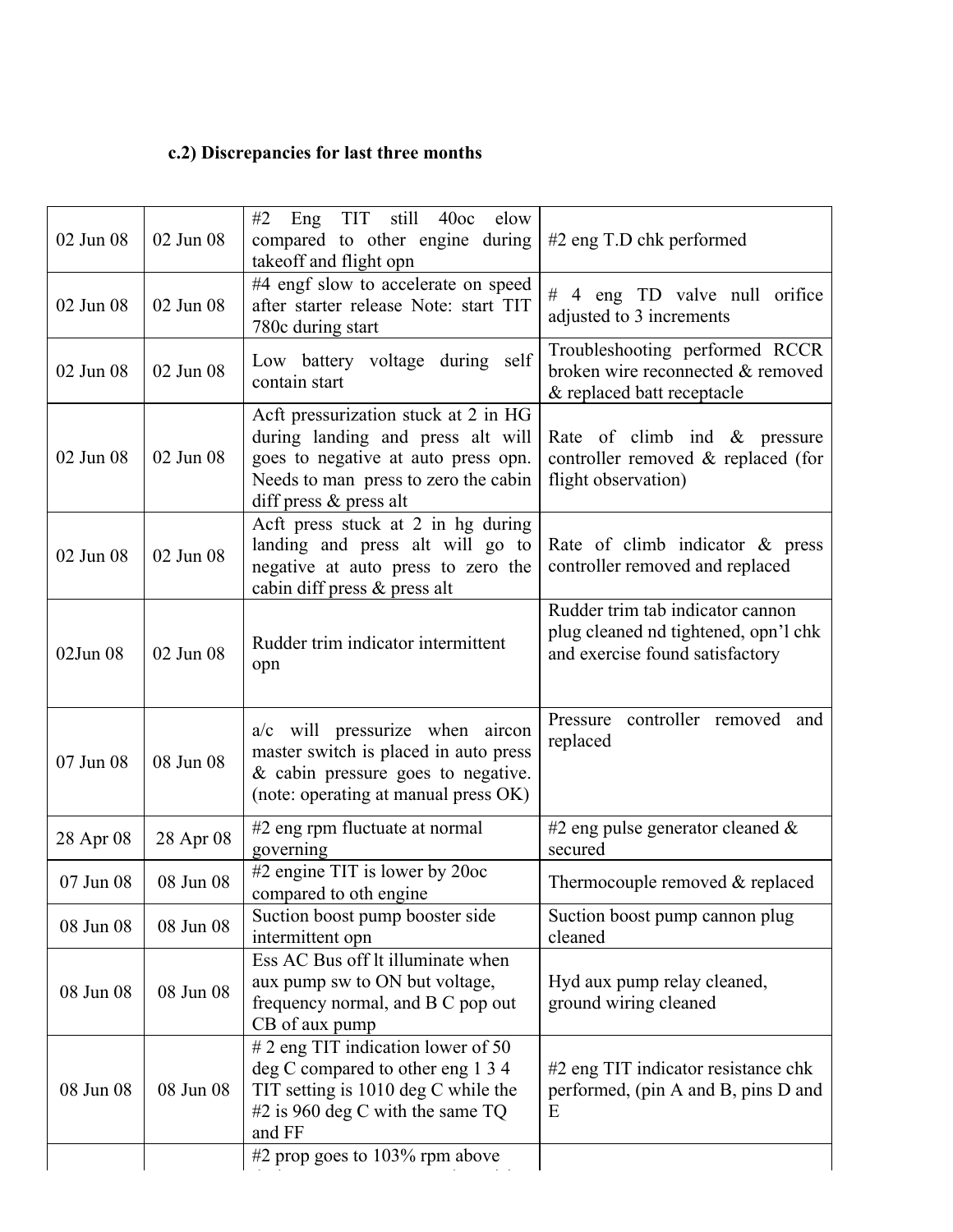| 12 Jun 08   | 12 Jun 08      | #2 eng rpm goes to $104\%$ rpm<br>during power up at normal<br>governing, when nsw to mech rpm<br>fluctuate then stabilize to 101 % rpm           | Prop synchrophaser removed and<br>replaced                                                  |
|-------------|----------------|---------------------------------------------------------------------------------------------------------------------------------------------------|---------------------------------------------------------------------------------------------|
| 12 Jun 08   | 12 Jun 08      | #2 eng mech gov rpm indicating<br>101 %                                                                                                           | #2 prop mech adjusting screw<br>adjusted to decrease psn 4 clicks                           |
| 12 Jun 08   | 12 Jun 08      | $#2$ eng oil temp rapidly rises to 95<br>deg C during ground opn                                                                                  | #2 prop blade angle chk performed,<br>adjusted beta sched adjusting nut to<br>increased psn |
| 13 Jun 08   | 13 Jun 08      | Elevator trim tab wont actuate in<br>down psn at normal (note:<br>emergency ok)                                                                   | $#2$ and $#4$ elevator trim tab control<br>relay removed and replaced                       |
| 13 Jun 08   | 13 Jun 08      | #2 eng TQ delayed at 2,000 lbs<br>during fwd movement of throttle                                                                                 | #2 prop assy removed and replaced                                                           |
| 13 Jun 08   | 13 Jun 08      | #2 prop rpm goes to 102.5 rpm at<br>mech during cruise and 102.5 %<br>during approach at normal governing<br>and it will decrease only at 101.5 % | #2 prop assy removed and replaced                                                           |
| 13 Jun 08   | 13 Jun 08      | #2 & #4 RPM goes to 97% -98%<br>when selecting $# 3$ as master during<br>synchrophasing opn                                                       | Re indexing performed                                                                       |
| 13 Jun 08   | 13 Jun 08      | Unusual sound at CP window during<br>climbing                                                                                                     | CP window applied with selicon                                                              |
| 13 Jun 08   | 13 Jun 08      | #3 prop or inspection of hyd leak<br>(note: #3 prop low oil lite illuminate)<br>in ground & prop is static, service<br>with 1 Qrt                 | Inspection on $#3$ prop performed                                                           |
| 13 Jun 08   | 13 Jun 08      | #2 eng oil temp rapidly rises on<br>ground                                                                                                        | #2 eng oil drained and serviced                                                             |
| $13$ jun 08 | 13 Jun 08      | #4 LSGI button sometimes engages<br>to normal                                                                                                     | #4 LSGI wire chk cannon plug<br>governor reset solenoid cleaned and<br>fixed                |
| 20 Jun 08   | 20 Jun 08      | Transponder negative reply on<br>secondary radar and negative mode<br>C on primary radar                                                          | Cannon plug on CAD G2 adapter<br>cleaned                                                    |
|             |                |                                                                                                                                                   |                                                                                             |
| 23/06/08    | 23 Jun 08      | LH forward MLG tire for change                                                                                                                    | LH Forward MLG tire removed and<br>replaced                                                 |
| 24/06/8     | 24 Jun 08      | $# 2$ engine torque fluctuating                                                                                                                   | # 2 engine torque pick-up cleaned<br>and secured                                            |
| 24/06/8     | 24 Jun 08      | # 1 engine oil quantity is only 7 US<br>gals on flight                                                                                            | #1 engine serviced with 4 quarts of<br>oil                                                  |
| 26/06/8     | 26 Jun 08      | Co-pilot window for sealant<br>reapplying                                                                                                         | Co-pilot window applied with<br>silicon                                                     |
| 26/06/8     | 26 Jun 08      | # 2 engine RTBS assy broken                                                                                                                       | Tail pipe removed and broken<br>casing of RTBS secured                                      |
| 7/06/00     | $\overline{0}$ | # 1 and #4 eng RPM fluctuates<br>approx 3-5% during take-off $\&$                                                                                 | Synchrophaser removed and                                                                   |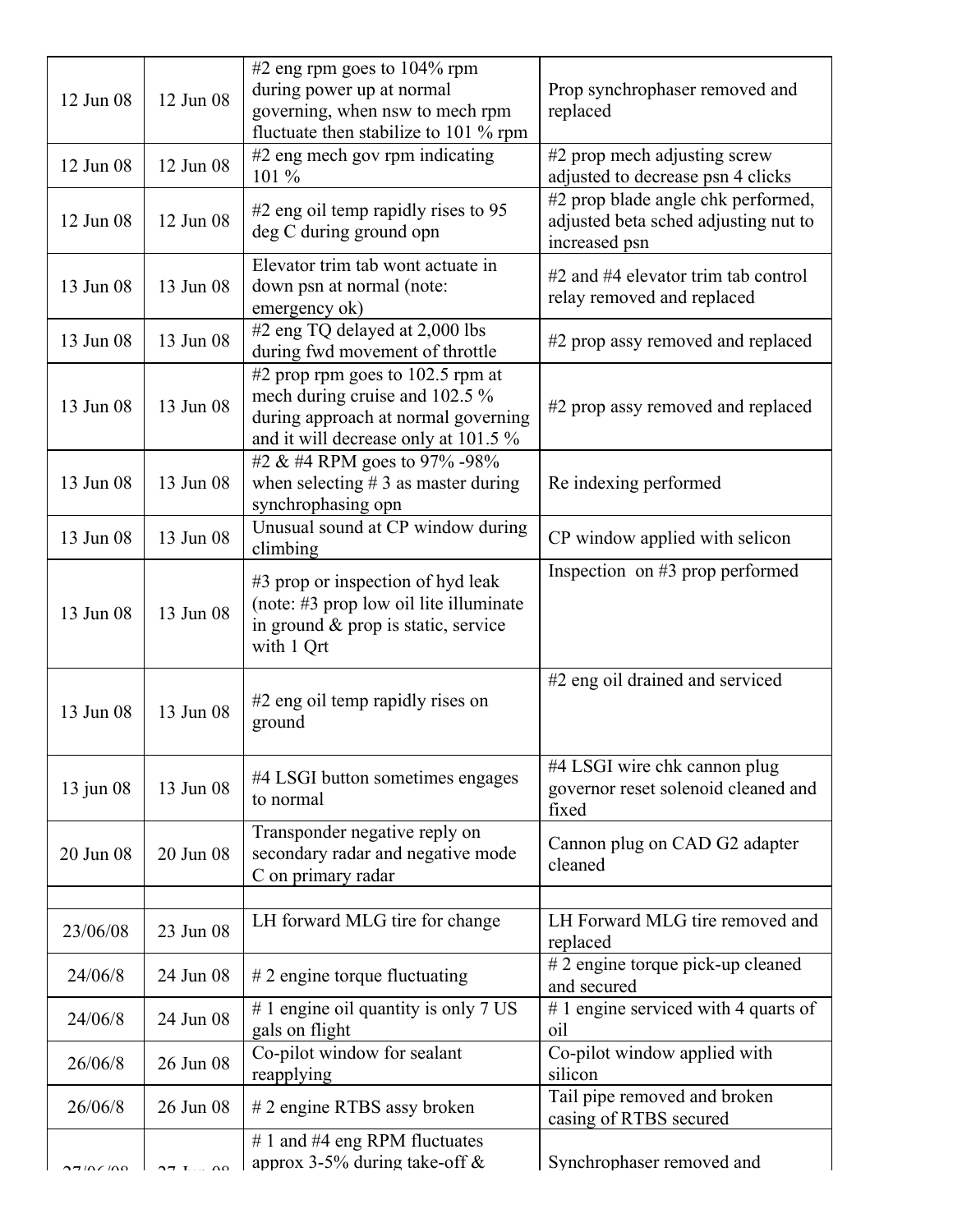|          |           | direct vision window during climb<br>and cruise                                                                                        |                                                                                                                                        |
|----------|-----------|----------------------------------------------------------------------------------------------------------------------------------------|----------------------------------------------------------------------------------------------------------------------------------------|
| 27/06/08 | 27 Jun 08 | LM ICS cord for replacement                                                                                                            | LM ICS cord removed and replaced<br>ground opns check found OK                                                                         |
| 27/06/08 | 27 Jun 08 | Nr 4 eng for removal and for<br>installation to Nr 2 position of acft<br>4704                                                          | Removal of Nr 4 eng performed                                                                                                          |
| 27/06/08 | 27 Jun 08 | Acft for fuel transfer                                                                                                                 | Fuel transfer performed                                                                                                                |
| 28/06/08 | 28 Jun 08 | Several rivets loosen at LH wing<br>station                                                                                            | Several rivets loosen at LH wing<br>station are replaced                                                                               |
| 29/06/08 | 29 Jun 08 | Nr 4 eng for installation                                                                                                              | Nr 4 eng assembly SN:<br>CAE110133                                                                                                     |
| 29/06/08 | 29 Jun 08 | Nr 2 prop for removal due to<br>excessive vibration                                                                                    | Nr 2 prop removal performed and<br>replaced with prop SN: 215239                                                                       |
| 29/06/08 | 29 Jun 08 | Nr 2 eng for change due to damaged<br>on the fourth stage turbine<br>blades/rubbing                                                    | Nr 2 eng assembly removed and<br>replaced with eng SN: CAE110133                                                                       |
| 29/06/08 | 29 Jun 08 | Nr 4 prop removed and install to<br>4704 Nr 2 position                                                                                 | Nr 4 prop assembly SN: 236094<br>installed                                                                                             |
| 01/07/08 | 01 Jul 08 | Nr 4 eng for oil, fuel, hydraulic and<br>bleed air leak test                                                                           | Nr 4 eng oil fuel hydraulic and<br>bleed air leak test performed                                                                       |
| 01/07/08 | 01 Jul 08 | Nr 2 eng for oil, fuel, hrydraulic and<br>bleed air leak test                                                                          | Nr 2 eng for oil, fuel, hydraulic and<br>bleed air leak test performed                                                                 |
| 01/07/08 | 01 Jul 08 | Nr 4 eng hydraulic leak                                                                                                                | Nr 4 eng hydraulic press line<br>tightened                                                                                             |
| 01/07/08 | 01 Jul 08 | Nr 4 eng for compressor washing                                                                                                        | Nr 4 eng compressor washing<br>performed                                                                                               |
| 01/07/08 | 01 Jul 08 | Nr 4 eng no fuel correction light                                                                                                      | Toubleshooting performed Nr 4 eng<br>misc Nr 4 firewall cannon plug pin<br>w loosen fixed and secured, 2 times<br>opn'l check found ok |
| 01/07/08 | 01 Jul 08 | Nr 2 eng torque for calibration check                                                                                                  | Nr 2 eng torque calibration<br>performed                                                                                               |
| 01/07/08 | 01 Jul 08 | Nr 4 eng torque for calibration check                                                                                                  | Nr 4 eng torque calibration<br>performed                                                                                               |
| 01/07/08 | 01 Jul 08 | Nr 4 eng above crossover TIT is<br>850°-860°C no cut-back (normal<br>value of above crossover TIT is<br>$820^{\circ}$ ± $20^{\circ}$ C | Nr 4 eng TD chk performed                                                                                                              |
| 02/07/08 | 02 Jul 08 | Nr 4 eng LH upper cowlings six (6)<br>fastener missing                                                                                 | Missing fastener replaced with cam<br>lock $&$ ring                                                                                    |
| 03/07/08 | 03 Jul 08 | Nr 4 eng start TIT is 833°C (Note:<br>Null start TIT is 785°C)                                                                         | Nr 4 eng TD valve null orifice<br>adjusted to decrees                                                                                  |
| 03/07/08 | 03 Jul 08 | Nr 4 eng start TIT rapidly rises<br>above $830^{\circ}$ C with TD valve sw &<br>auto at null start TIT exceeds 810°C                   | Nr 4 eng TD valve cannon plug<br>inspected tightened and secured                                                                       |
| 03/07/08 | 03 Jul 08 | Nr 4 eng start TIT rapidly rises<br>above 830 $\degree$ C with TD valve sw &<br>auto at null start TIT exceeds 810°C                   | Nr 4 eng TD valve cannon plug<br>inspected tightened and secured                                                                       |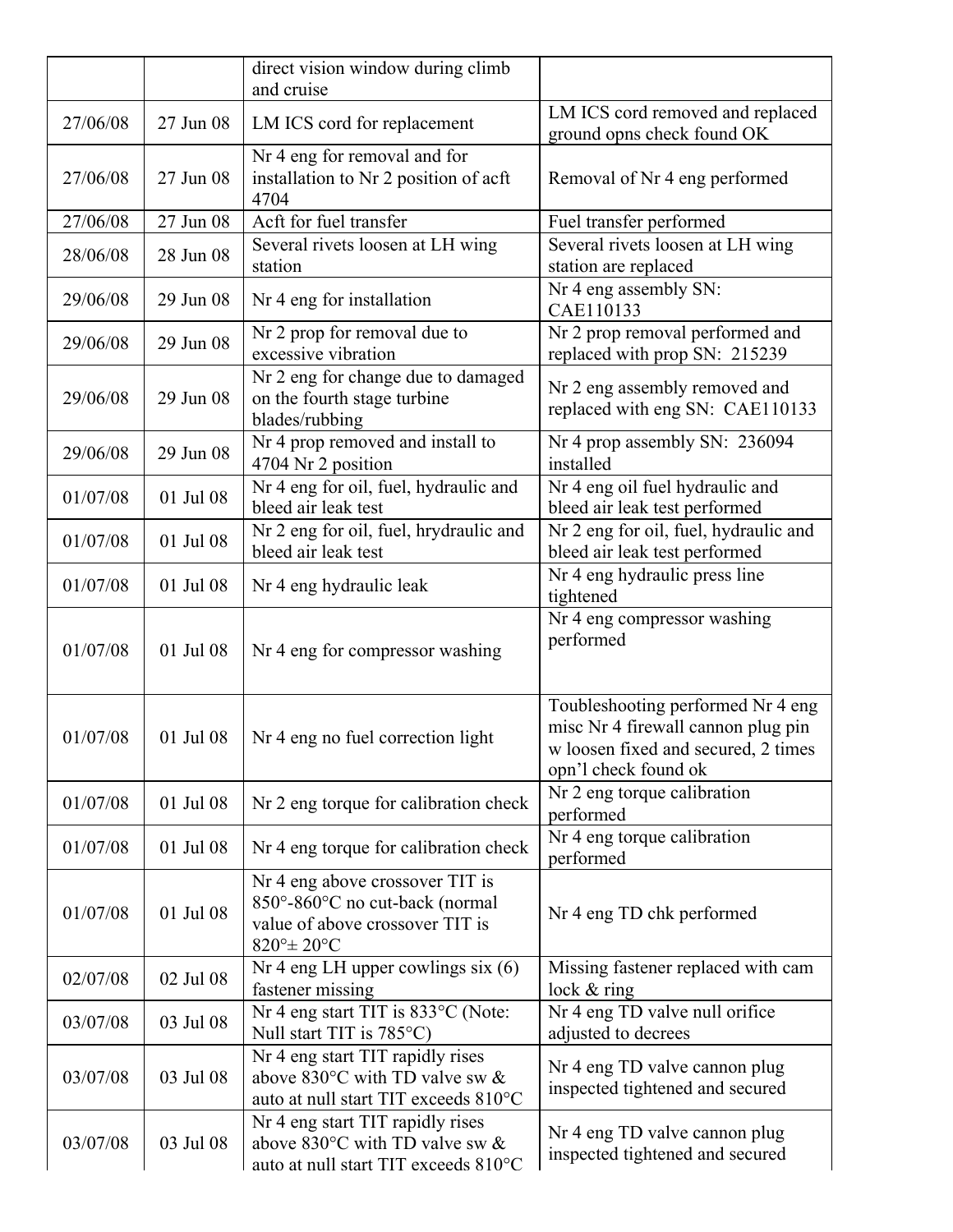| 03/07/08  | 03 Jul 08 | Nr 4 eng TIT rapidly rises above<br>840°C during start with tailpipe<br>torching                                            | Nr 4 eng TD valve $R/R$ , fuel nozzle<br>removed, cleaned and re-installed |
|-----------|-----------|-----------------------------------------------------------------------------------------------------------------------------|----------------------------------------------------------------------------|
| 04/07/08  | 03 Jul 08 | Nr 4 eng TIT rapidly rises with<br>delayed ignition, ign occur at 30%<br>RPM in auto and 28% RPM in null<br>during starting | #4 eng ignition exciter removed and<br>replaced                            |
| 04/07/08  | 03 Jul 08 | Nr 4 eng fuel continuous dripping<br>even when motored                                                                      | #4 eng drip valve removed and<br>replaced                                  |
| 04 Jul 08 | 04 Jul 08 | #4 eng start TIT reaches 830oC                                                                                              | #4 eng null orifice adjusted to<br>decrease                                |
| 04 Jul 08 | 04 Jul 08 | #2 eng won't pitch lock and RPM<br>stable at 100% even throttle is fwd to<br>max. urng gov and pitchlock chk                | #2 eng fuel control governor<br>adjusted to increase                       |
| 04 Jul 08 | 04 Jul 08 | Syncrophaser chk performed but still<br>slave prop won't follow the master                                                  | Syncrophaser removed & replaced                                            |
| 04 Jul 08 | 04 Jul 08 | Reverse TQ diff is 1200 in lbs for<br>TQ #1 eng reverse TQ is 4700 lbs,<br>#4 eng reverse TQ is 3700 lbs                    | #4 propeller reverse adjusting nut<br>adjusted to increase                 |
| 06 Jul 08 | 06 Jul 08 | #4 eng start TIT is $835$ oC                                                                                                | #4 eng null orifice adjusted toward<br>decreased position                  |
| 07 Jul 08 | 07 Jul 08 | Booster suction boost pump sounds<br>metal rubbing when sw is turn to<br>"on" operation (Note: Static press is<br>ok)       | Booster suction boost pump<br>removed & replaced                           |
| 03 Aug 08 | 03 Aug 08 | $#3$ prop excessive oil                                                                                                     | #3 prop removed and replaced                                               |
| 03 Aug 08 | 03 Aug 08 | Nose wheel wobbling during taxi<br>and vibration after take off                                                             | Servicing of NLG tire from 48 psi tp<br>60 psi                             |
| 03 Aug 08 | 03 Aug 08 | #4 eng start TIT is 835 deg C                                                                                               | TD valve null orifice adjusted to<br>decrease psn                          |
| 03 Aug 08 | 03 Aug 08 | #4 eng FF is 200PPH higher and TQ<br>is 1000 lbs higher compared to other<br>eng at same TIT setting during T/O             | #4 eng TD check performed                                                  |
| 03 Aug 08 | 03 Aug 08 | #1 eng belly is wet with hydraulic<br>every after landing                                                                   | $#1$ eng hyd press line tightened                                          |
| 03 Aug 08 | 03 Aug 08 | #4 eng gear box oil press is 230 psi<br>on flt                                                                              | #4 eng RGB oil filter removed and<br>replaced                              |
| 06 Aug 08 | 06 Aug 08 | #3 prop low oil warning lite<br>illuminate during start                                                                     | Serviced of hydraulic fluid                                                |
| 06 Aug 08 | 06 Aug 08 | #2 eng gearbox oil press fluctuating<br>more than 20 psi during cruise                                                      | #2 eng gear box loose $TX R/R$                                             |
| 06 Aug 08 | 06 Aug 08 | NLG indicator always indicates UP<br>w/ gear lever down and gears<br>visually check down and lock                           | Nose UP limit sw removed and<br>replaced                                   |
| 06 Aug 08 | 06 Aug 08 | Severe vibration felt on nose landing<br>gear immediately after the gears<br>reaches UP and lock                            | All outer and inner NLG bearing<br>removed and replaced                    |
| 06 Aug 08 | 06 Aug 08 | Vibration felt on $#3$ prop during start<br>approx $30 - 50 %$ rpm                                                          | Blade angle chk on #3 prop and<br>adjusted Beta sched adjusting nut        |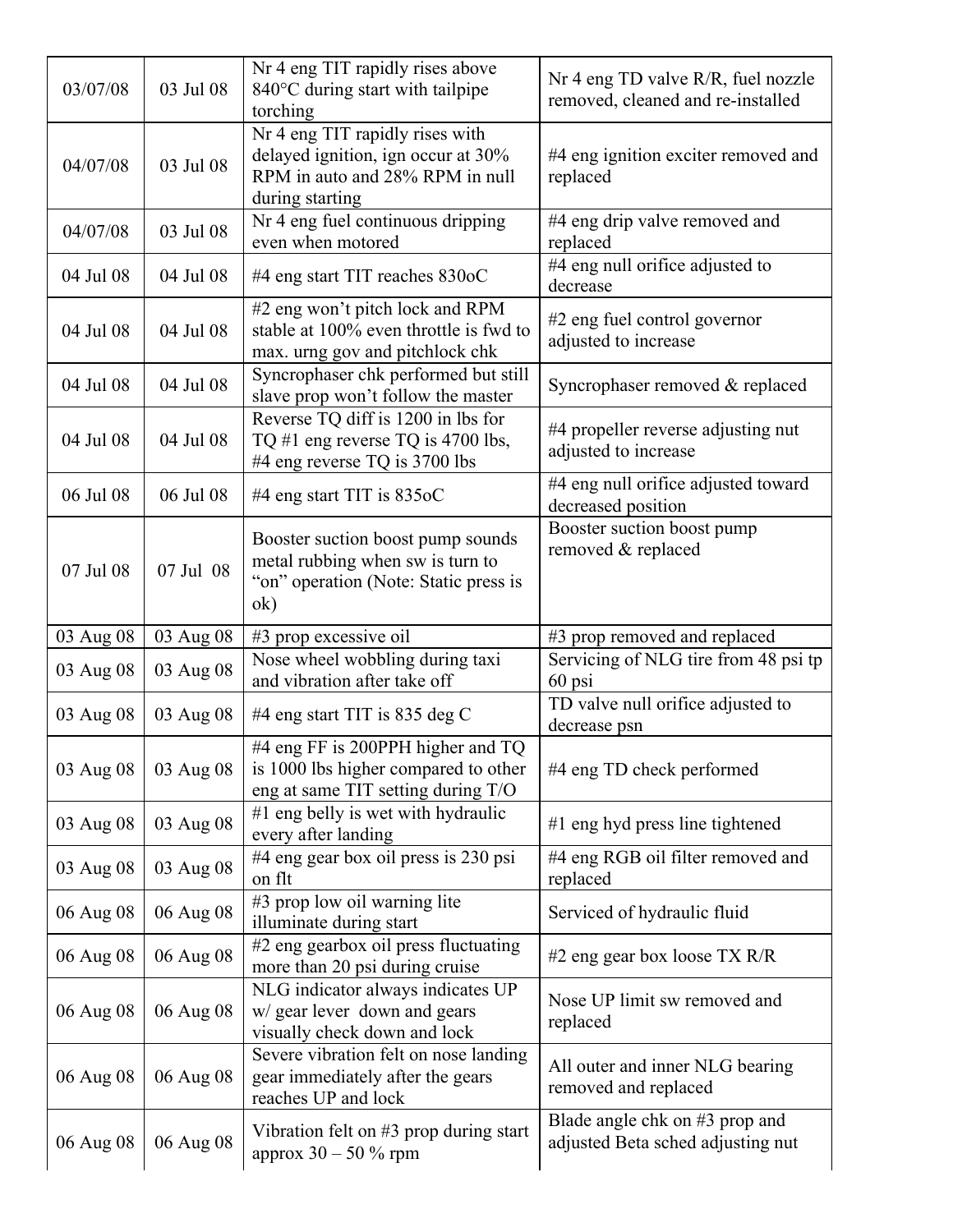|           |           | first eng start                                                                                                           |                                                             |
|-----------|-----------|---------------------------------------------------------------------------------------------------------------------------|-------------------------------------------------------------|
| 13 Aug 08 | 13 Aug 08 | #4 eng is always high FF and TQ<br>with same TITon all eng at any<br>throttle settings                                    | TD chk performed                                            |
| 13 Aug 08 | 13 Aug 08 | DME 42 antenna cracked                                                                                                    | DME 42 antenna removed and<br>replaced                      |
| 14 Aug 08 | 14 Aug 08 | #2 engine starter removed                                                                                                 | #2 engine removed $&$ installed to #4<br>engine             |
| 15 Aug 08 | 15 Aug 08 | #2 engine $&$ low oil warning light<br>illuminate during flt $\&$ gear box oil<br>pressure drops to almost zero           | Transcribed 781K                                            |
| 15 Aug 8  | 15 Aug 08 | #4 engine rotation during start                                                                                           | #4 eng pneumatic starter R/R                                |
| 15 Aug 08 | 15 Aug 08 | P side altimeter dial advanced of 300<br>ft to actual altitude assign                                                     | Transcribed to 781K                                         |
| 15 Aug 08 | 15 Aug 08 | #2 starter for removal                                                                                                    | #2 eng pneumatic starter removed<br>and installed to #4 eng |
| 15 Aug 08 | 15 Aug 08 | #2 eng for removal                                                                                                        | #2 eng removed due to metal chucks                          |
| 16 Aug 08 | 16 Aug 08 | $#2$ eng for installtion                                                                                                  | #2 eng #AE110219 installed w/<br>prop taken fm# eng         |
| 17 Aug 08 | 17 Aug 08 | Acft for MOC due to newly installed<br>eng #2                                                                             | MOC performed chk (see noted<br>disc)                       |
| 16 Aug 08 | 17 Aug 08 | Visual/Radiographic inspections of<br>outer wing lower surface skin panels<br>$(SP-76)$                                   | No Discrepancy                                              |
| 16 Aug 08 | 17 Aug 08 | Visual / Eddy current inspection of<br>outer wing panel, surface spanwise<br>fasteners from OWS 160 to OWS<br>199 (SP-90) | No Discrepancy                                              |
| 16 Aug 08 | 17 Aug 08 | Visual/Radiographic inspections of<br>outer wing lower surface skin panels<br>$(SP-76)$                                   | No Discrepancy                                              |
| 17 Aug 08 | 17 Aug 08 | Acft for MOC due to newly installed<br>eng $#2$                                                                           | MOC performed chk (see noted<br>disc)                       |
| 18 Aug 08 | 18 Aug 08 | #4 eng RPM fluctuates during start                                                                                        | #2 eng RPM indicator R/R                                    |
| 19 Aug 08 | 18 Aug 08 | Booster accumulator press charge<br>only 700psi                                                                           | Booster accum serviced 1500 psi                             |

# **14 Note: Discrepancies written from Maintenance Logbook**

| <b>Discrepancy</b>                                        | <b>Findings</b>                                        |
|-----------------------------------------------------------|--------------------------------------------------------|
| 1. Vibration felt in the yoke at 230 knots during descent | Uneven tension of flight control cables<br>of P and CP |
| 2. Elevator trim tab LH                                   | Removed and replaced. (Cannibalized<br>items           |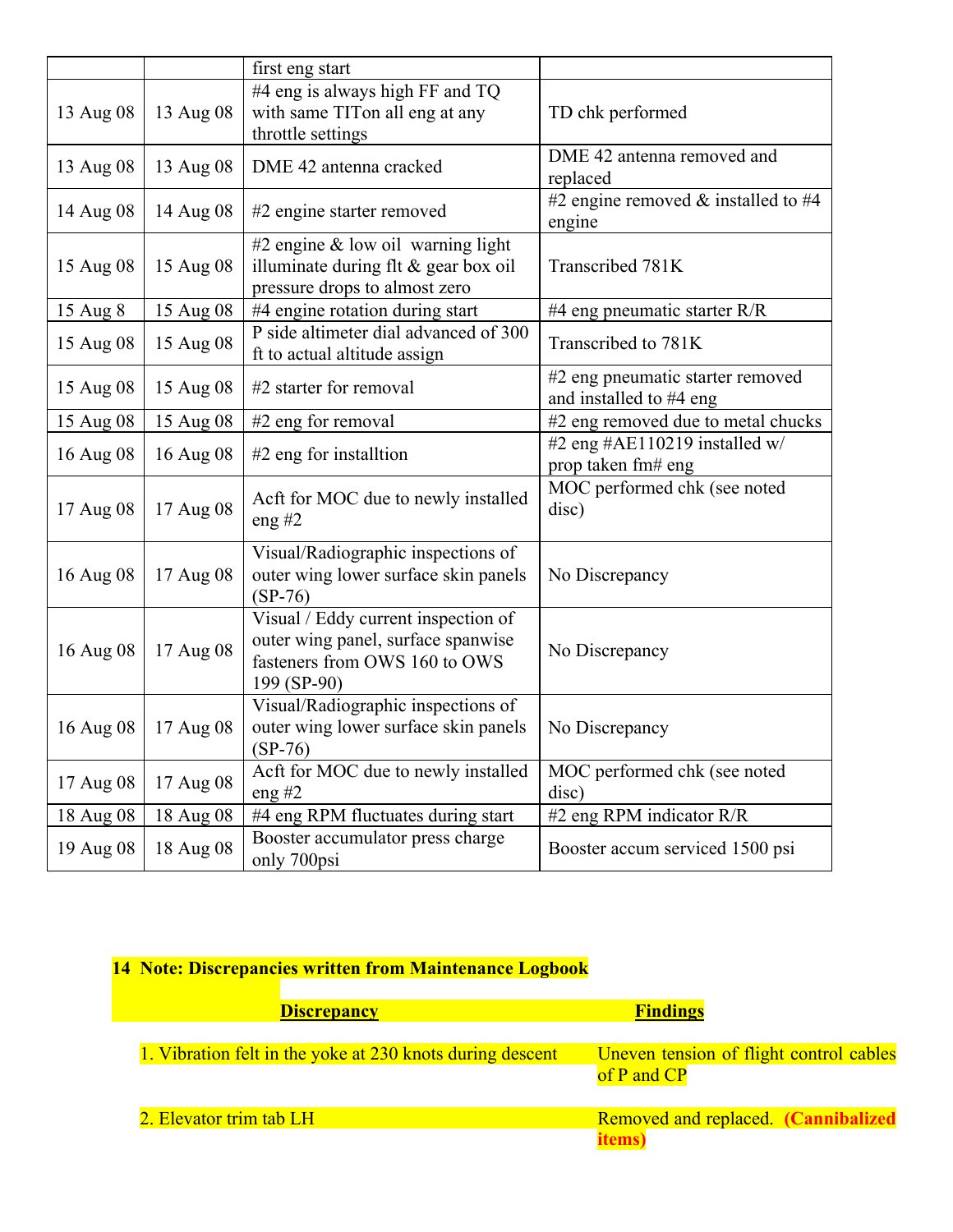$7<sup>th</sup>$  skill in aircraft technician (APG) and he has no training on the C130 flight controls. SSg Dumagan said that no personnel in the **Wing have a formal training regarding flight controls of the C130 aircraft. His last participation with the said maintenance work when the C130 #4593 had the last PPI wherein he is part of the team that cleaned the flight control cables and greased the flaps and landing gears.**

2. SSg Albaracin reported to the Board and again the Chairman reminds him the purpose of the Board. SSg Albaracin then elaborated that he was then part of the team that works and corrected the discrepancy. SSg Albarcin said with the use of Tension meter they discovered that the cables tension have a big difference with the P and CP side. Their corrective action was they adjusted the turn buckles to even the tension cables of the P and CP. Regarding the Trim Tabs discrepancy they have discovered that the trim tabs hinges were already dilapidated. Since there were no available spare parts **they cannibalized the trim tabs from 0961 and installed at 4593.** The Board then asked SSg Albaracin if he is qualified to do the said job. **SSg Albaracin said that he is not qualified to do the said job however**; he followed the job guide that stated in the maintenance manual. SSg Albaracin was asked by the Board on who authorizes him to do the job he answered that his supervisors authorized him; they were TSg Evangelista and TSg Cordero

3. SSg Michael Lazo reported to the Board and the Chairman. The Chairman said the Board wants to know all the facts especially on the part of the maintenance. The Chairman said that he will be a source person in the investigation and the Board wants to get information that will help the Wing. SSg Lazo said as Flight Engineer, they have experienced the vibration of the aircraft together with MAJ TORRES as his Pilot. They have noticed and felt the vibration coming from the yoke and the #2 Throttle during climb and descent, months before the incident.

Regarding the inspection of the discrepancy concerning the vibration SSg Lazo has no involvement on the said maintenance work; however, he was the Flight Engineer when the aircraft performed FCF of the aircraft. During the FCF there were no problems encountered and no vibration felt. Regarding the discrepancy concerning the elevator trim tab SSg Lazo said that he was the duty Flight Engineer that time and MAJ MADARANG instructed them to check the elevator because of the strange sound heard. **They found out that at center position of the yoke the elevator flap is already 5 degree below the desired position.** They also found out that the LH elevator hinge guide already dilapidated which has a big hole and a crack. That's the time the maintenance personnel rig the said elevator and replaced the trim tab. Again SSg Lazo has no idea on how the maintenance personnel do the rigging and replacement of the trim tab; however, he was aware of the parts that the maintenance personnel have adjusted.

SSg Lazo said if cables were cut out the flight controls possibly will not freeze but rather position of the elevator will be on the last/primary/zero position. He said that there's no possibility that the boost pack will explode, the possibility would only be leak. He said that when one push rod cuts out the other side would be independent, wherein it has no control on the other side. He said that the boost pack has no safety features because it's a piston type.

**SSg Lazo pointed out that as of now we cannot eliminate the idea that the cables were cut out was the cause of the incident because of some questionable circumstances like; what was the exact position of the elevator? What would be the effect of the air towards the elevator? And what was the trim position? He also gave his assessment on what might cause the incident. He said that one factor that can cause the incident was the bleed air explodes with a fuel leak. He also said that the auto pilot was removed from the aircraft before the incident happened.**

4. TSg Evangelista reported to the Board and the Chairman. The Chairman said the Board wants to know all the facts especially on the part of the maintenance. The Chairman said that he will be a resource person in the investigation and the Board wants to get information that will help the Wing in the future.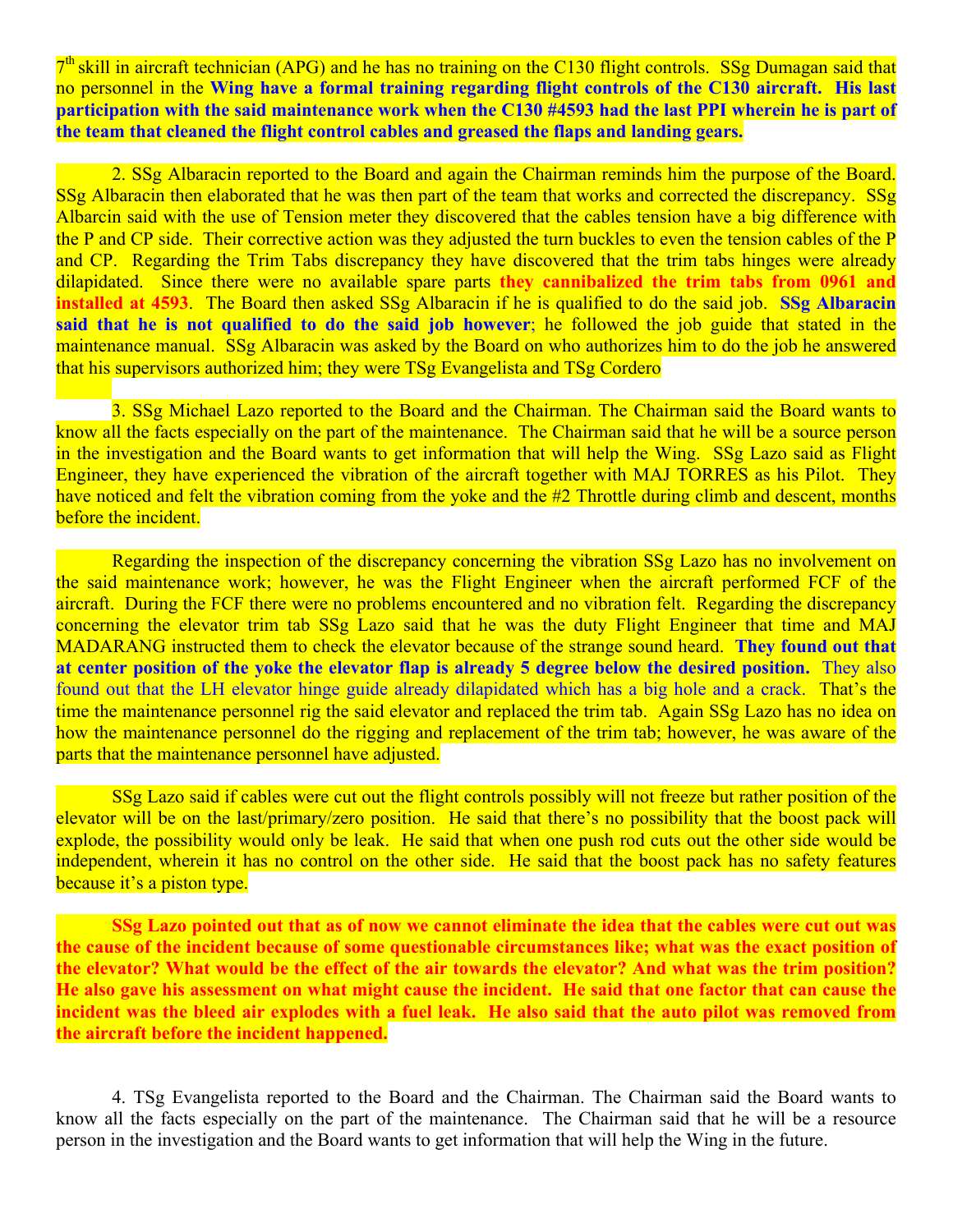installed from the aircraft. Regarding the discrepancy about the elevator trim tabs he has no idea since he was on passes that time.

5. TSg Cordero reported to the Board and again Chairman. The Chairman said the Board wants to know all the facts especially on the part of the maintenance. The Chairman said that he will be a resource person in the investigation and the Board wants to get information that will help the Wing in the future.

TSg Cordero was also a supervisor (APG) and he said that his experienced in doing the rigging is during the time of MSg Sampang. He said that the rigging is just like what they were doing in the Nomad aircraft but they don't remove the cables. They just place rig pins from end to end of the cable and check the cable tension. He said that SSg Dumagan has more experience in rigging. However, he has no idea about the rigging of the aircraft 4593.

TSg Cordero participation in the maintenance work was during the cannibalization of the trim tabs from the aircraft 0961 wherein he was the one who removed the trim tabs. They got the trim tabs from 0961 because there were no available spare parts and according to him it's somehow new because it is not exposed to heat and it is located inside the aircraft. They inspected the trim tabs and he said that the hinges were intact. **However, he said that the trim tabs did not go through NDI inspection.** He said that the **trim tabs they got from 0961 did not fit at aircraft 4593 maybe because of the design**. He also said that their action taken was they reduced or grinded some of the hinges and he thinks that the hinge pins used was the one cannibalized.

TSg Cordero said that TSg Evangelista was the over-all supervisor and that the duty MOD was the one who gave the order to cannibalize the trim tab. He said that his participation during the aircraft 4593 has **the SMP at Clark, Pampanga was only during the attachment of the landing gears and fender door cover.** He said that he has no idea on the boost pack that explodes at Clark, Pampanga and they only change the aileron boost pack. TSg Cordero has no idea to share or any speculation to give on what had happened during the incident.

# **c.4) Analysis**

In the calendar year February 19, 2004 the aircraft was accepted by the Asian Aerospace Corporation in compliance to the 24 year SMP 515 Inspection according to and written at Depot Statement of Work. Though the aircraft next PDM if followed is on Calendar Year 2002 the depot Inspection however was change into SMP since the PAF has adapted this Maintenance Philosophy to their C-130 fleet.

The scope of job were all written in Statement of Work wherein the following has been undertaken specially in the documentation, inventory, removals of flight controls and its accessories, and inspection. This has been documented from date inclusive of February 19 to March 3, 2004 in which 129 total man-hours were spent on this early stage of aircraft acceptance in the Depot Facility. All through out in the course of the inspection of detached component within the specified date of 13 April 2004 to 03 November 2004, some reveals significant cracks and suspected cracks which can be found on the list written in Significant Historical Data given by the Asian Aerospace.

On the other side some discrepancies and corresponding action taken, and work document were all accomplish by the Depot Contractor from 14 Feb 2004 up to 27 February 2006. However there is a confusion of using the Technical Order on the SMP procedures done by Asian Aerospace in which some of the jobs are completed. **This might give an overlooked to other important workload that supposed to be done for example on the compliance on structural matters pertaining to the remove and replace condition or the Time Change Schedule of some Flight Controls and Cables.**

Aside from the data on the last SMP the aircraft should had been due for three years SMP by Calendar Year 2009.Meaning there should be a three year inspection that has to be done until 2009 in accordance with the SMP1515C manual. And if satisfactorily followed the six year SMP will be finish by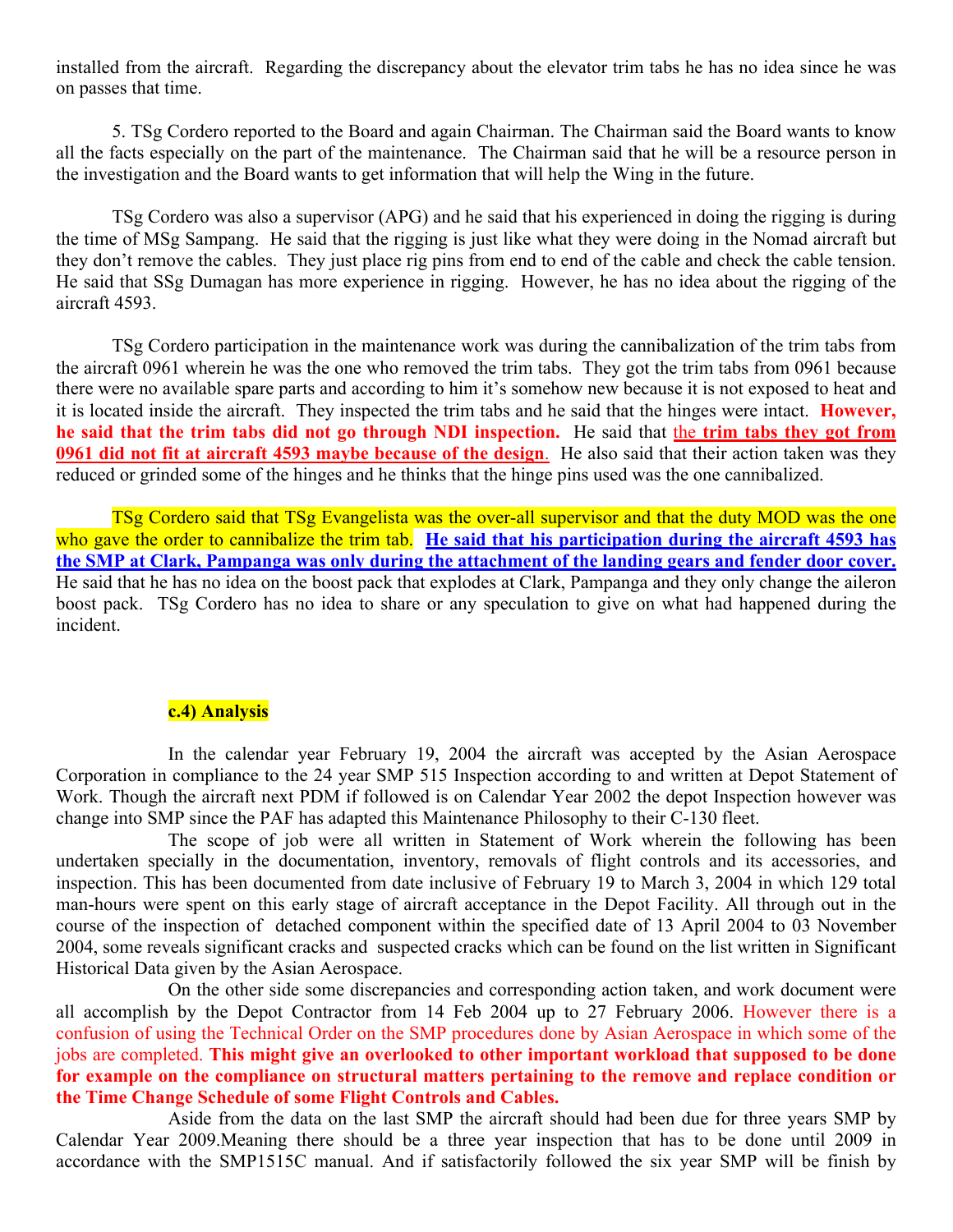#### **D. AIRCRAFT HISTORY**

#### **d.1) History Profile**

| <b>TYPE OF AIRCRAFT:</b>                            | 382E-33C L-100                                                        |
|-----------------------------------------------------|-----------------------------------------------------------------------|
| <b>LOCKHEED SERIAL NUMBER:</b>                      | 4593                                                                  |
| <b>USAF SERIAL NUMBER:</b>                          | 71-4593                                                               |
| <b>MANUFACTURER:</b>                                | LOCKHEED AERONAUTICAL SYSTEM CO.<br><b>MARIETTA</b><br><b>GEORGIA</b> |
| <b>ENGINE TYPE:</b>                                 | $T56 - A - 15$                                                        |
| PROPELLER TYPE:                                     | 54H60-117/91                                                          |
| <b>DATE MANUFACTURE:</b>                            | <b>MAY 1971</b>                                                       |
| DATE DELIVER TO PAF:                                | 30 JULY 1983                                                          |
| DATE LAST PDM:                                      | 04 APRIL 2006                                                         |
| PLACE LAST PDM:                                     | AAC, CLARK, PAMPANGA                                                  |
| <b>ACFT FOR 3 YEARS INSPECTION</b><br>$(SMP)$ :     | 04 APRIL 2009                                                         |
| <b>ACFT FOR PDM</b>                                 | 04 APRIL 2011                                                         |
| <b>ACFT FOR 6 YEARS INSP (SMP)</b>                  | 04 APRIL 2012                                                         |
| TOTAL AIRCRAFT FLYING TIME:                         | 13, 107.9 HOURS, as of 15 August '08                                  |
| <b>AIRCRAFT TIME WHEN</b><br><b>ACCEPTED BY PAF</b> | 5,636.50 HRS                                                          |

# **GENERAL INFORMATION**

#### **d.2) Analysis**

The aircraft was formerly own by Philippine Aerospace Development Corporation until it was deliver to the Philippine Air Force on 30 July 1983.Since its manufactured in May 1971 by Lockheed Aeronautical System Company up to the time it was receive by Philippine Air Force, the aircraft time is not that old that it accumulated only an hour of 5,636.50. As per record, the aircraft underwent PDM in Taiwan dated 15 July 1981, in Malaysia dated 03 June 1997, and SMP in Asian Aerospace Company, Clark, Pampanga dated 04 April 2006 respectively.

After 3 years of its flying operation to the Philippine Air Force after its SMP, the mishap happened where it accumulated the total of 13,107.9 hours aircraft time. The said aircraft time however did not reach yet its economic service life base on its severity factor and expected to undergo 3 years inspection base on the SMP which the  $220^{TH}$  AW embrace its procedure into its maintenance philosophy.

Besides, the aircraft should had been finish its 6 years SMP 04 April 2012 or its PDM on 04 April 2011. Furthermore, no major accident or incident that has been noted on this aircraft history of service.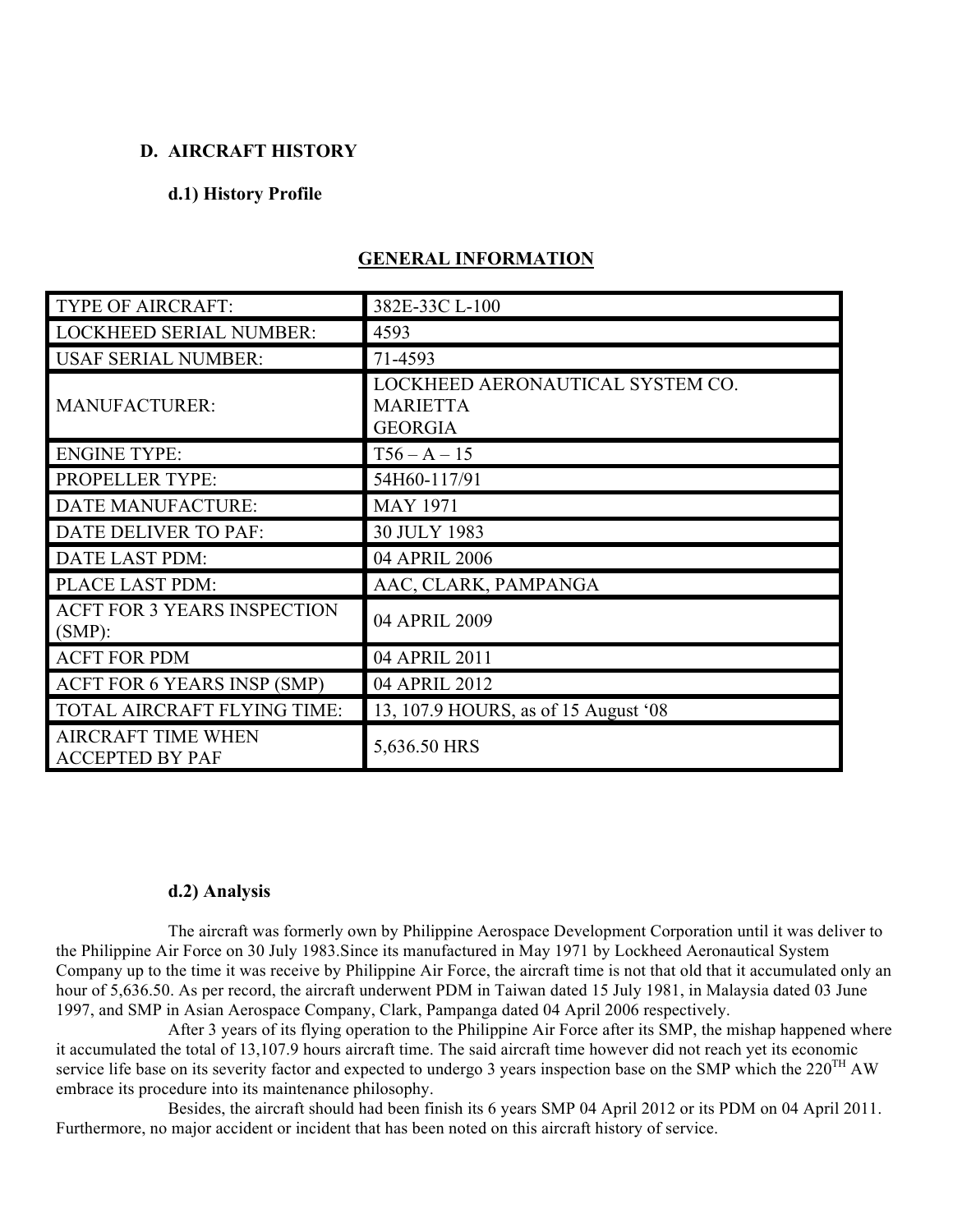del Norte. Reportedly, during the period, these armed units are focusing on mass recovery, resource generating through extortion activities to banana plantations, business firms and mining operations in the area. Likewise, said armed group also focus on IPO, and mass organizing works as well as recruitment activities to beef-up their depleting strength. The group also conducted attacks/harassment to banana plantation companies in the area that failed to comply with their extortion demand as well as undermanned AFP/PNP detachments to acquire more firearms thru "agaw armas" activities. Meanwhile, the group also deployed their SOG liquidation team targeting personalities that hampers their activity and movements.

b. Significantly, undetermined number of fully-armed CTs led by CTL Leoncio PITAO @ Comdr PARAGO/AGU/TIGUWANG/TATAY, CO of PBC-1, SMRC strafed/harassed the land guard post of Lapanday Development Corporation (LADECO) located in Sitio Coog, Brgy Mandug, Buhangin District, Davao City on or about 301745H Jul 08. Reportedly, said armed group had carted away two (2) shotguns from the security guards thereat and was able to inflict damage to the property of said company by burning some of its equipment. Afterwhich, the group immediately withdrew towards Brgy Acacia of same district. Allegedly, the group is also eyeing for a possible harassment at TOG-11, PAF since it is very near to the recent attack/harassment conducted by said armed in LADECO.

c. Meanwhile, security had been intensified to different entry and exit points within Davao City. Evidently, Davao City Police Office (DCPO) were also alerted and even conducted road checkpoints as part of the plan for the security preparation for the upcoming yearly celebration of the Kadayawan sa Davao on the  $2<sup>nd</sup>$  week of Aug 08.

d. Further, the CPP/NPA operating in Southern Mindanao Region recently ordered its tactical guerilla fronts to show its support to the MILF by conducting sympathy attacks against the government forces in the area. Accordingly, the CPP voiced full support to the struggle of the Bangsamoro people for national self-determination and return of their ancestral lands. Moreover, the statement also disclosed that all guerilla fronts in the country to conduct intensified tactical offensives against the fascist armed forces as a concrete step to support the resumption of the revolutionary armed struggle of the entire Muslim in Mindanao.

# **Moro Islamic Liberation Front (MILF)**

a. The MILF operating in Davao City is the  $112<sup>th</sup>$  Base Command, under the leadership of Comdr Gerry DAVAO @ GERRY which covers the municipalities of Bansalan, Sta Cruz, Malalag, Malita, Sta Maria, Jose Abad Santos, Don Marcelino, Sulop, Hagonoy, Padada, all of Davao del Sur, Digos City, Toril District and Davao City. Accordingly, said group will not participate on the conflict in Central Maguindanao due to their big respect to Davao City Mayor Rodrigo DUTERTE and Davao del Sur Governor Douglas CAGAS, who chaired the Regional Peace and Order Council (RPOC) in the region. However, there were reported consolidations of forces in Sirawan, Toril District, Davao City and in Pantukan, Compostela Valley Province and in Tarragona, Davao Oriental in which the 111<sup>th</sup> Base Command is based under Comdr Sonny Davao.

b. However, reports disclosed that said MILF groups are on defensive positions in the area and once attack; they will defend themselves as well as their communities.

# **Sectoral Organizations**

During the period, different sectoral organizations to include religious and youth sectors in Davao City and affected areas on the recent conflict in Cotabato and Lanao provinces joined calls for the stoppage on the intensified operations being launched by the government forces against rouge MILF commanders after the failed signing of MOA-AD between the MILF and the government.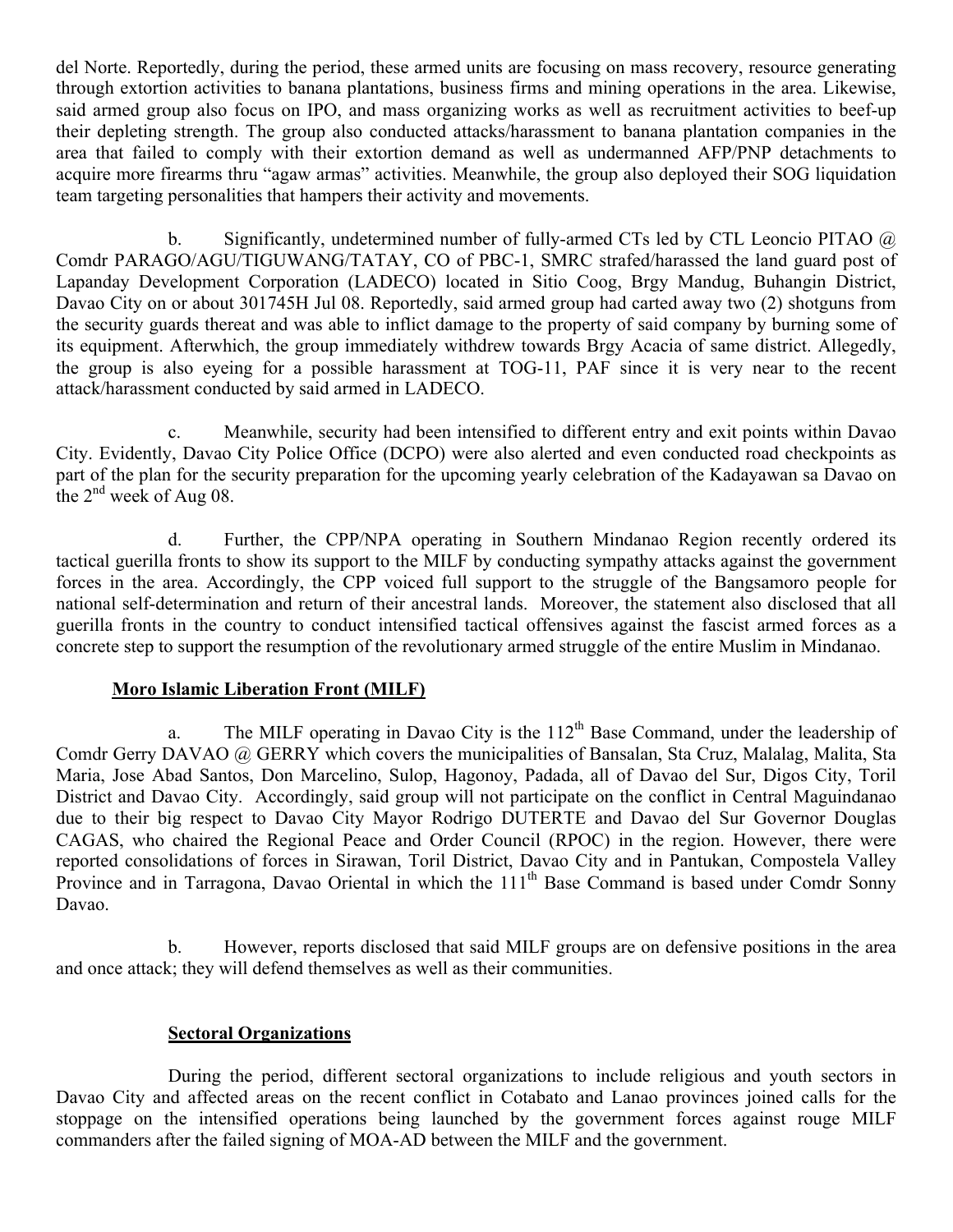Persistent report indicates that the KFRG and the MILF build an alliance to support each other on their respective cause. With the ongoing conflict in Cotabato and Lanao provinces, the KFRG in the area also participates in their fight against the government in support of the MILF in the area. Moreover, reports also indicated that other MILF rebels participate in Kidnap for Ransom activities in the area. Likewise, it is also a way of fund generating of the MILF in Central Maguindanao in support to their ongoing activities in the area.

# **Others**

Two (2) days after the PAF C-130 aircraft accident, an Improvised Explosive Device (IED) was found at the back of Vicente Hizon Elementary School located in Brgy Pampanga, Davao City which was about a kilometer away from TOG-11, PAF on or about 271230H Aug 08. Reportedly, a certain Pepe VALLEROS, around 40 years old and a resident of Phase 8, Doña Asuncion, same brgy found an 81mm mortar with installed wire in it at the vacant lot owned by a certain Bingco REYES, which is just at the back of the said school. Immediately, VALLEROS reported the said IED to Mr REYES who subsequently contacted thru cellphone Sgt Eldie FLORES PAF, assigned with TOG-11, PAF re the said IED. Immediately, EOD teams from 722nd SOS, 710th SPOW, PAF and Sgt Eldie FLORES PAF, EOD of TOG-11, PAF, together with some personnel of TOG-11, PAF rushed to the said area to cordon and verify the said report. Afterwhich, PNP, Sasa, Davao City also arrived in the area. With the approval of COL ISAGANI P SILVA PAF (GSC), Group Commander, TOG-11, PAF to dispose the IED, the EOD team from 722<sup>nd</sup> SOS, 710<sup>th</sup> SPOW, PAF led by Sgt Eldie FLORES PAF, EOD of TOG-11, PAF blasted in place the item by putting a small amount of C-4 explosives to the said IED at around 1430H same day. It is believed that the said recovered IED in intended for the Kadayawan sa Davao Festival. However, with the tight security being implemented and road checkpoint along Brgy Lanang which is 500 meters away from the scene, the perpetrators decided to leave the said IED in the area to avoid being compromised.

4. Based on the above facts, it can be assessed that threat groups in the area has no direct involvement on the said PAF C-130 aircraft accident. However, it cannot be discounted the possibility that the group of CTL Leoncio PITAO @ PARAGO of PBC-2, SMRC planned to attack TOG-11, PAF due to its air power that caused major set backs to major CT operations in the area. Likewise, the MILF operating in Davao area claimed that they will not participate to the ongoing conflict in Central Mindanao.

5. Meanwhile, LTC OLIVER ARTUZ, the Acting U2, EASTMINCOM and other Intel counterparts based in Davao City recently stated that the MILF forces in the area or any lawless elements, particularly the CTs has no possession of SAM weapons or no capability to shot down aircraft like the C-130. Although there were reports possessing thereof but this cannot be proven to be true. They also stated that if said lawless group has the capability, this can already be proven during various air strikes of PAF air assets in the area. They also believed that the cause of said incident is due to nature or human/mechanical problem.

## **\* Other security concern in Davao old Ramp as observe by the Investigation Board**

- The flight line area is vulnerable for enemy attack because of the presence of abandon building of ATO that will serve as harbor point.
- Inspection of passengers and cargoes is not that very extensive, although Canine is provided.
- The open area near the flight line is serve only as lobby area for the passengers and no security lights was observe during night loading and off loading operation
- Loading of cargoes is not organized because some personnel even civilian come close to the crew to ask permission to accommodate personal cargoes.
- Passengers especially at night were not confined in one area but instead they're moving around the perimeter close to the aircraft.
- Aircraft Park at the old ramp can easily be a target area when the enemy is outside the perimeter fence.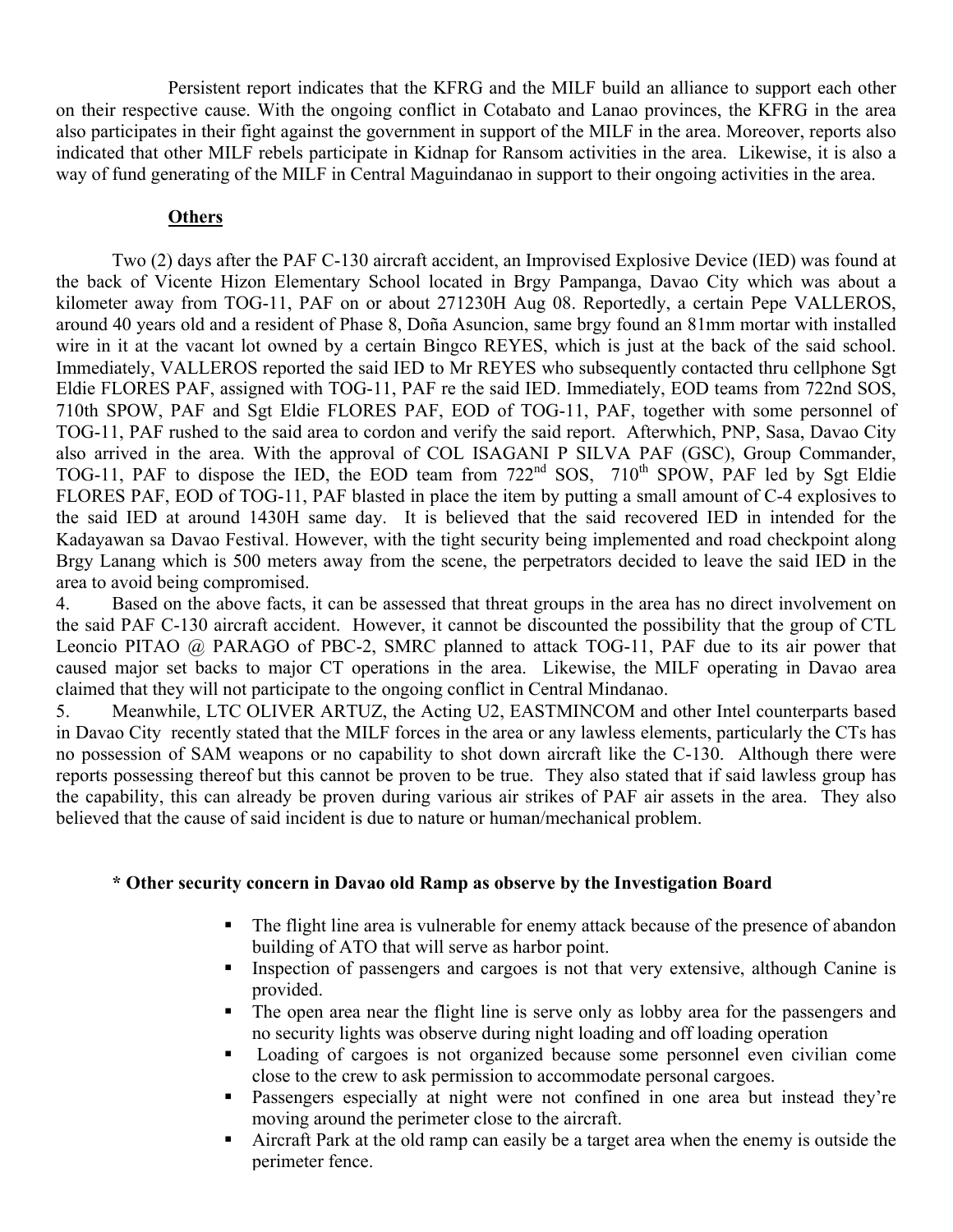## **F. WITNESSESS ACOUNT**

| <b>NAME</b>                      | <b>AGE</b> | <b>DESCRIPTION</b>       | <b>ADDRESS</b>      |
|----------------------------------|------------|--------------------------|---------------------|
| Noli Adgile                      | 51         | Fisherman                | Brgy. KM 11         |
| Danilo Mansueto                  | 56         | Carpenter                | Alcantara Resort,   |
|                                  |            |                          | Samal Island        |
| Zenaida San Gabriel Schwengsbier | 47         | Wife of German           | Seventh Day         |
|                                  |            | National                 | Adventist, Samal    |
|                                  |            |                          | Island              |
| Cita Dillinger Sapper            | 54         | Visitor                  | Samal Island        |
| Enis Ragudo                      | 74         | Resident                 | Samal Island        |
| Benjamin Ragudo Jr               | 54         |                          | Holy Trinity Vill,  |
|                                  |            |                          | Buhangin            |
| Vanessa Ragudo                   | 17         | <b>BSED-1 Student</b>    | Rizal Memorial      |
|                                  |            |                          | College             |
| Jolly Cinco                      | 37         | Fisherman                | Southbay, Seaside,  |
|                                  |            |                          | Brgy Lapulapu       |
| Marivic Fortin Mara              | 26         | Resident                 | Brgy. 76-A, Purok,  |
|                                  |            |                          | Bucana              |
| Darwin Prieto                    | 33         | Captain, Tugboat         |                     |
| Felix Angam                      |            | <b>Onboard Tugboat</b>   |                     |
| Gilbert Gabon                    | 59         | Fisherman                | Purok 10, Southbay, |
|                                  |            |                          | Seaside, Brgy.      |
|                                  |            |                          | Lapulapu            |
| Jose Alegria                     | 73         | Fisherman                | Southbay, Seaside,  |
|                                  |            |                          | Brgy. Lapulapu      |
| Doris Tangente                   |            | Resident                 | Brgy. 76A Purok 12, |
|                                  |            |                          | Bucana              |
| Mario Paloma                     | 47         | Boat-maker               | Brgy. 76A Purok 12, |
|                                  |            |                          | Bucana              |
| Elizabeth Piala                  | 30         | Resident                 | Purok 12, Bucana    |
| TSg Leotero Antonio              |            | <b>Retired Air Force</b> | Purok 12, Bucana,   |
|                                  |            | Personnel                |                     |

- A. Noli Adgile, 51, a resident of Muslim Village I, Barangay Sasa, Davao City, states that he saw some sort of a huge fire in the sky, which he believed to be an aircraft flying above Davao Gulf. He said that while trying to pull his fishing net out of the waters, he saw the said aircraft diving towards the water like a fireball. He heard a big "bang" after the aircraft hit the water. He said he was about 200 to 300 meters away from the site of impact and that the splash was approximately 15 meters high. Frightened, he then went home immediately. The following day, he reported the incident at the Barangay Hall.
- B. Danilo Mansueto, 56, a carpenter of Alcantara Resort, Samal Island, was inside his home when he heard the big bang like a the sound of a dynamite thrown into the water. He had no idea of what it really was.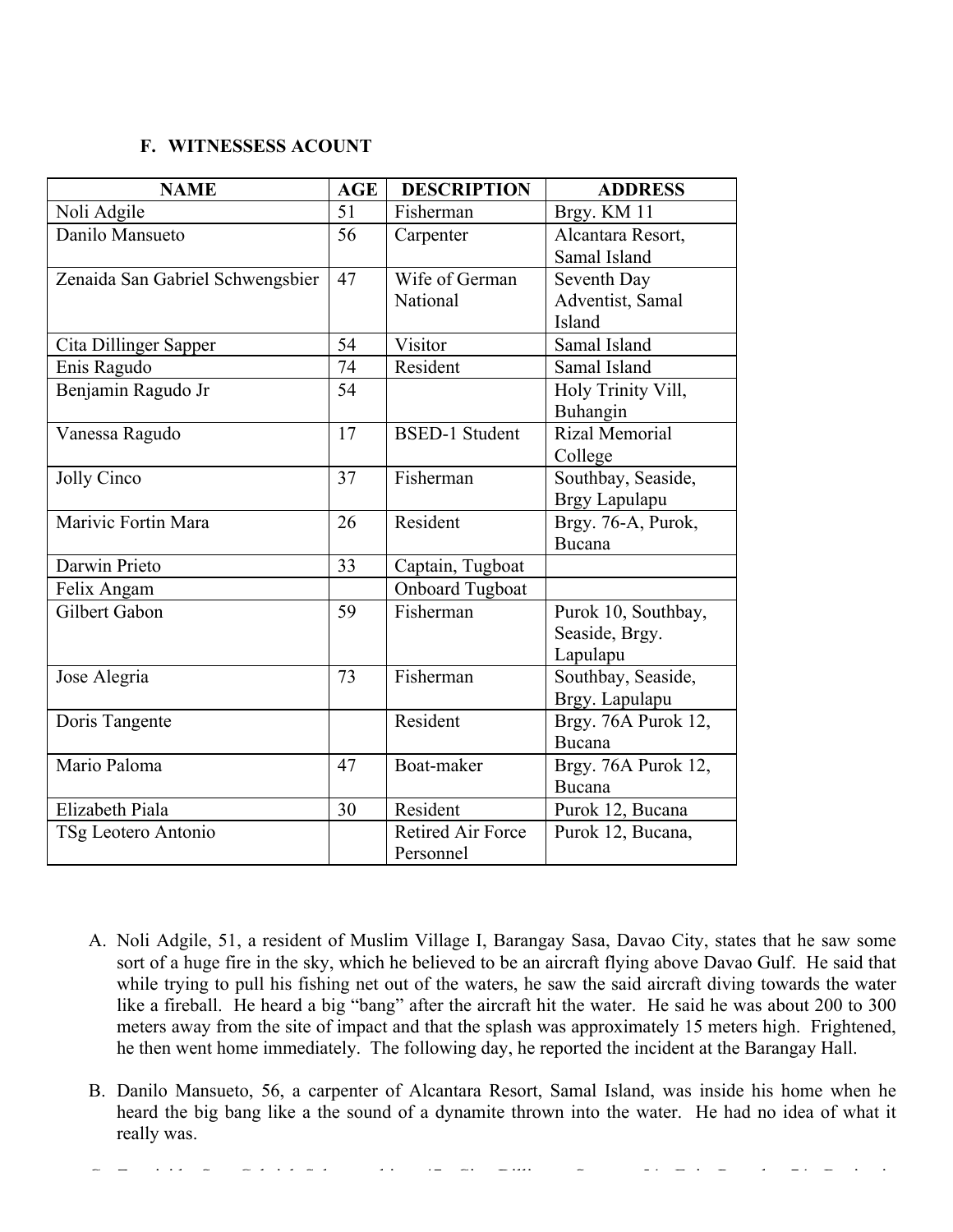aircraft disappear in a cloud then he saw a blaze of light which he thought was lightning, before the aircraft plunged into the sea. He said that when he saw the aircraft pass by, he noticed that its sound was rather strange or unusual, as if there was trouble with the engine *(palyado)*. After a few seconds, the aircraft fell like a meteor rock (*bulalakaw)* from the sky.

- E. Marivic Fortin Mara,33, a resident of Brgy. 76-A, Purok, Bucana was watching TV on the second floor of her house when she heard the sound of an aircraft passing overhead. Noticing how loud the sound was, she thought the aircraft must be flying very low so she ran out to the deck of that same floor and saw red and yellow lights over the sea then she saw something, which she suspected to be the aircraft, plunge into the water with a loud "bang". Then she saw huge waves rise and she felt the ground shake. She also saw a boat out in the sea, which she even thought was a rescue boat for the aircraft that crashed. It turns out that that tug boat was the one piloted by Darwin Prieto, another witness.
- F. Darwin Prieto, the pilot of a tugboat was going to ferry another pilot to the MV Kalapiana that was already out at sea. He said he did not see or hear the aircraft in the sky because of the fog building up on his windshield due to light rain and the noise of his boat's engine. Prieto's companion, Felix Angam advised him to reduce the boat's speed because it was already dark and they were still looking for the MV Kalapiana. Prieto heeded Angam's advice and slowed down. Suddenly they both saw something with green and red lights plunge into the water - the red light higher than the green light. Instantly, a huge wave rose at a sustained height in front of their boat. They said they were more or less 300 meters from the position of impact. They further said that had they not reduced the speed of their boat, the aircraft probably would have hit them.
- G. Gilbert Gabon, 59, a fisherman and a resident of Purok Seaside, Brgy. Lapulapu, Davao City, said that he saw the aircraft pass by in the same vicinity, as previously described by Jolly Cinco.
- H. Jose Alegria Sr., 73, also a resident of Southbay, Seaside, Brgy. Lapulapu said that while he was watching TV in his home, he heard the aircraft pass by. Through his window, he saw the aircraft flying southward. He added that he saw the red and green lights of the aircraft. He then confirmed the statement of Cinco and Gabon that aircraft flew over the vicinity of their residence.
- I. Doris Tangente, a resident of 76A Purok 12 Brgy. Bucana, said that she was inside her home when she heard the aircraft pass by as if it was flying very low, so she ran outside to check it. She said that she saw the yellow light of the aircraft. Her position is approximately 2 KM from the house of Mara.
- J. Mario Paloma, 47, a boat maker, also a resident of Purok 12 Brgy. Bucana, said that he was lying down in his home when he heard the loud sound of the aircraft accompanied by a "flapping" sound of metal (like seine). He added that there was light rain at that time.
- K. Elizabeth Piala, 30, another resident of Purok 12 Brgy. Bucana, said that she was inside her home when she heard the loud sound of the aircraft with the same unusual sound heard by Paloma.
- L. TSg Leotero Antonio, a retired Air Force personnel, another resident of Purok 12, Bucana, said that he was also inside his home when he heard the aircraft, which he recognized as a C130. He figured it was flying too low, because of the loud sound. He also confirmed the unusual sound heard by Paloma and Piala. He described the unusual sound to be like that of a motorcycle with a broken muffler.

# **f.1) Analysis**